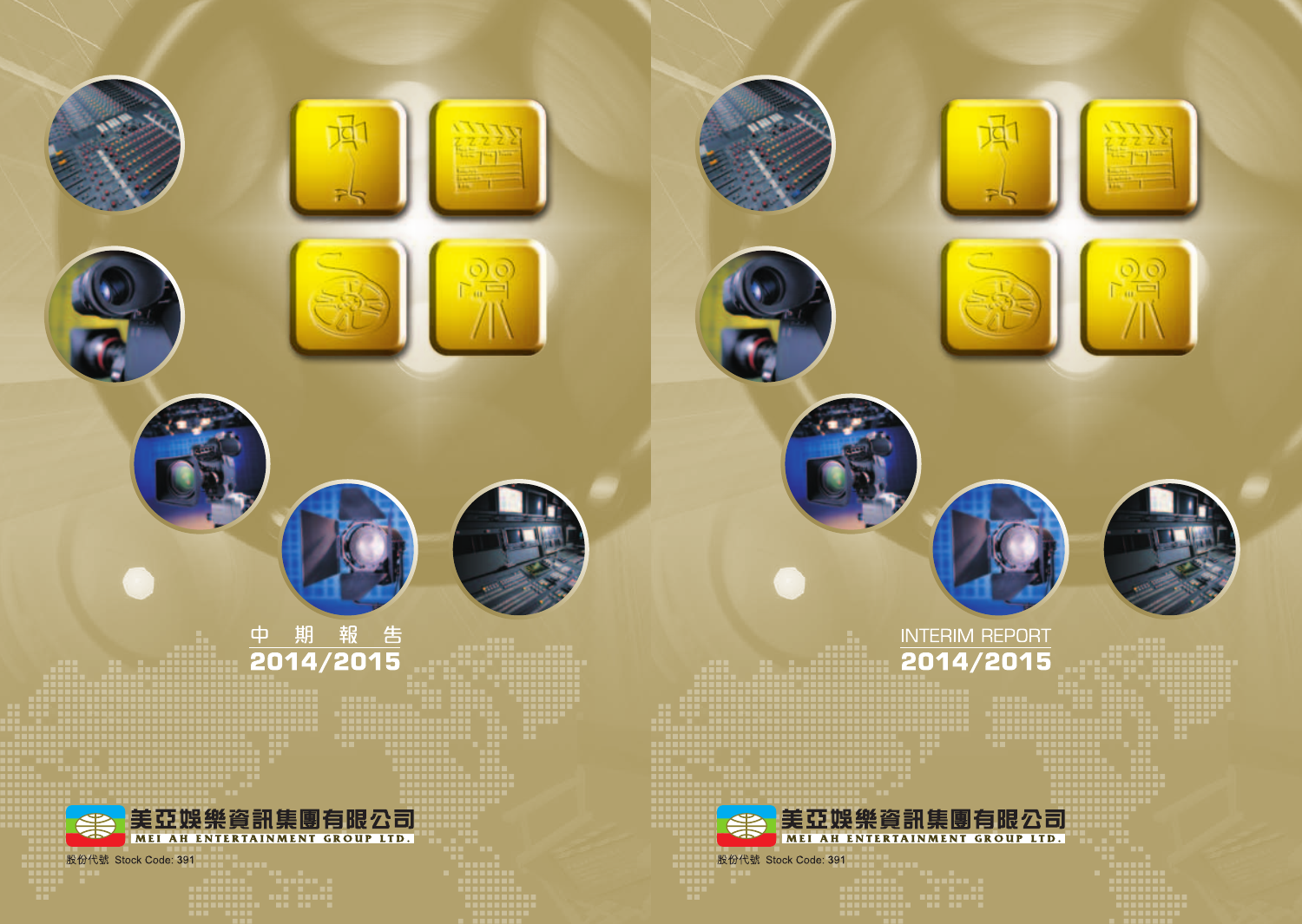The directors present the condensed consolidated financial information of the Company and its subsidiaries (the "Group") for the six months ended 30th September 2014. The consolidated income statement, consolidated statement of comprehensive income, consolidated cash flow statement and consolidated statement of changes in equity of the Group for the six months ended 30th September 2014, and the consolidated interim balance sheet of the Group as at 30th September 2014, all of which are unaudited and condensed, along with selected explanatory notes, are set out as follows:

# **Condensed Consolidated Income Statement**

*For the six months ended 30th September 2014*

|                                                                                              |                | <b>Unaudited</b><br><b>Six months ended</b><br><b>30th September</b> |                              |  |  |  |
|----------------------------------------------------------------------------------------------|----------------|----------------------------------------------------------------------|------------------------------|--|--|--|
|                                                                                              |                | 2014                                                                 | 2013                         |  |  |  |
|                                                                                              | <b>Note</b>    | <b>HKS'000</b>                                                       | <b>HK\$'000</b>              |  |  |  |
| Turnover                                                                                     | $\overline{4}$ | 58,995                                                               | 61,985                       |  |  |  |
| Cost of sales                                                                                |                | (29, 582)                                                            | (32,001)                     |  |  |  |
| Gross profit                                                                                 |                | 29,413                                                               | 29,984                       |  |  |  |
| Other income                                                                                 | 5              | 6,449                                                                | 5,834                        |  |  |  |
| Other gains $-$ net                                                                          | 6              | 2,641                                                                | 12,558                       |  |  |  |
| Selling and marketing expenses                                                               |                | (7, 914)                                                             | (1, 737)                     |  |  |  |
| Administrative expenses                                                                      |                | (40, 466)                                                            | (34, 575)                    |  |  |  |
| Operating (loss)/profit                                                                      | $\overline{7}$ | (9,877)                                                              | 12,064                       |  |  |  |
| Finance income<br>Finance costs                                                              |                | 713<br>(398)                                                         | 1,353<br>(402)               |  |  |  |
| Finance income — net                                                                         |                | 315                                                                  | 951                          |  |  |  |
| (Loss)/profit before income tax                                                              |                | (9, 562)                                                             | 13,015                       |  |  |  |
| Income tax (expense)/credit                                                                  | 8              | (210)                                                                | 63                           |  |  |  |
| (Loss)/profit for the period                                                                 |                | (9, 772)                                                             | 13,078                       |  |  |  |
| (Loss)/profit attributable to:<br>Equity holders of the Company<br>Non-controlling interests |                | (9, 792)<br>20                                                       | 13,141<br>(63)               |  |  |  |
|                                                                                              |                | (9, 772)                                                             | 13,078                       |  |  |  |
| (Loss)/earnings per share<br><b>Basic</b><br>Diluted                                         | 9              | $(0.17$ cents)<br>$(0.17$ cents)                                     | $0.23$ cents<br>$0.23$ cents |  |  |  |

**INTERIM REPORT 2014/2015** 1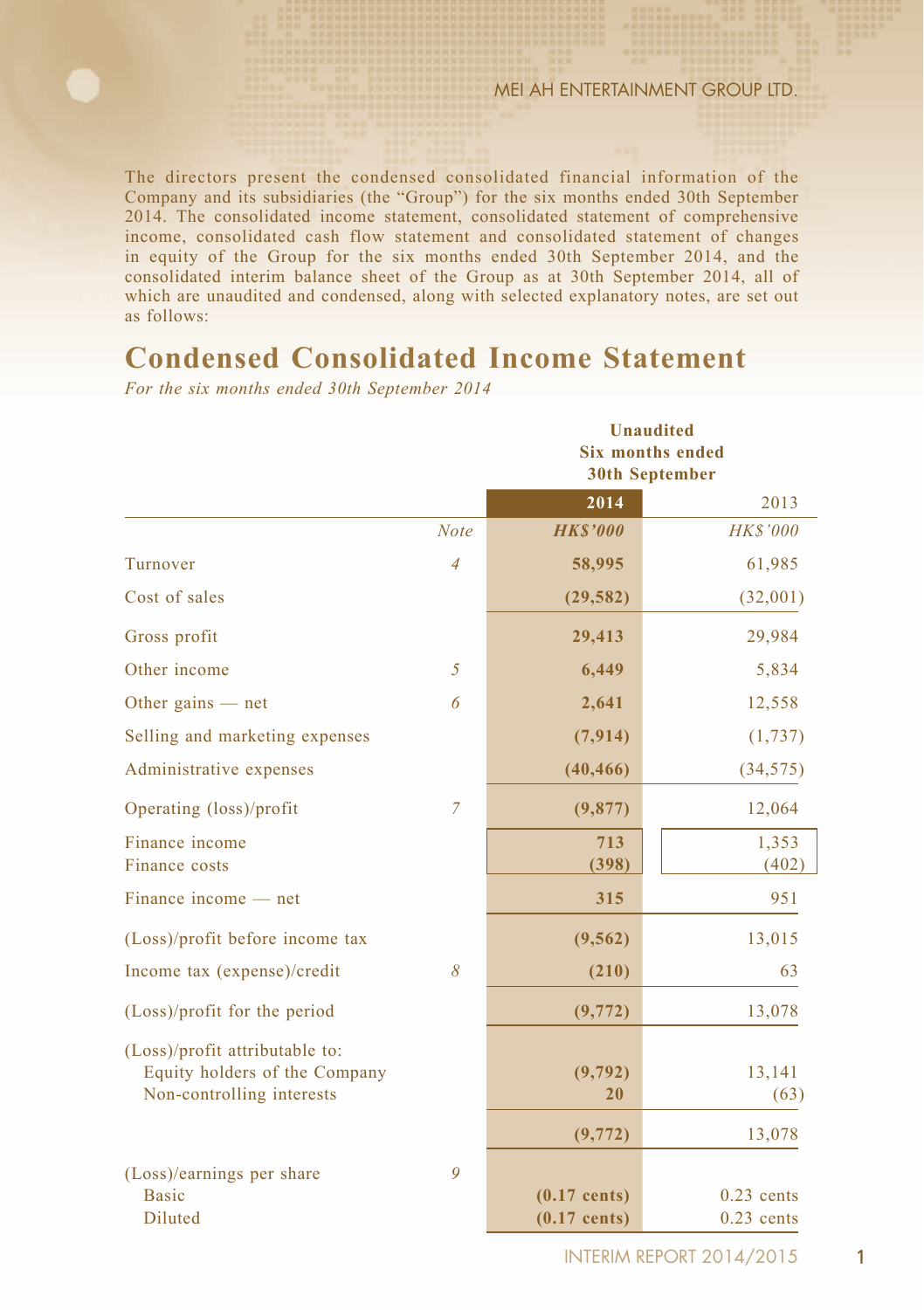### **Consolidated Statement of Comprehensive Income**

*For the six months ended 30th September 2014*

|                                                                                                                   | <b>Unaudited</b><br><b>Six months ended</b><br><b>30th September</b> |                 |  |  |
|-------------------------------------------------------------------------------------------------------------------|----------------------------------------------------------------------|-----------------|--|--|
|                                                                                                                   | 2014                                                                 | 2013            |  |  |
|                                                                                                                   | <b>HKS'000</b>                                                       | <b>HK\$'000</b> |  |  |
| (Loss)/profit for the period                                                                                      | (9, 772)                                                             | 13,078          |  |  |
| Other comprehensive (loss)/income                                                                                 |                                                                      |                 |  |  |
| Items that may be reclassified to profit or loss<br>Surplus on revaluation of buildings                           | 6,430                                                                | 2,337           |  |  |
| Deferred taxation arising from revaluation<br>surplus of buildings<br>Fair value gains/(losses) on available-for- | (1, 031)                                                             | (349)           |  |  |
| sale financial assets<br>Impairment loss on available-for-sale                                                    | 1,818                                                                | (3,617)         |  |  |
| financial assets                                                                                                  | 49                                                                   |                 |  |  |
| Currency translation differences<br>Grant of share options                                                        | (255)<br>45                                                          | 238             |  |  |
| Other comprehensive income/(loss) for the                                                                         |                                                                      |                 |  |  |
| period, net of tax                                                                                                | 7,056                                                                | (1, 391)        |  |  |
| Total comprehensive (loss)/income for the                                                                         |                                                                      |                 |  |  |
| period                                                                                                            | (2,716)                                                              | 11,687          |  |  |
| <b>Attributable to:</b>                                                                                           |                                                                      |                 |  |  |
| - Equity holders of the Company                                                                                   | (2,736)                                                              | 11,750          |  |  |
| — Non-controlling interests                                                                                       | 20                                                                   | (63)            |  |  |
| Total comprehensive (loss)/income for the                                                                         |                                                                      |                 |  |  |
| period                                                                                                            | (2,716)                                                              | 11,687          |  |  |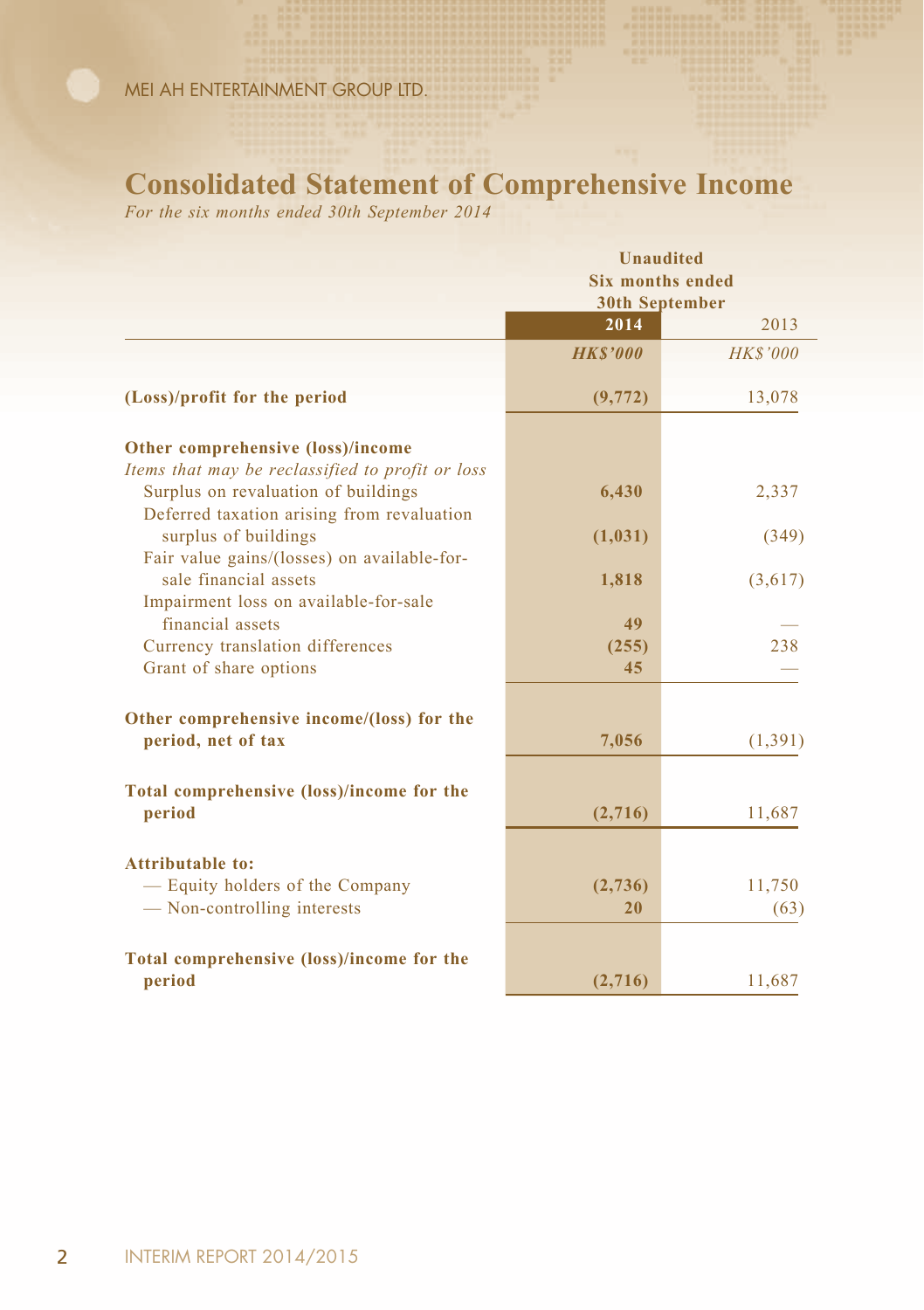# **Condensed Consolidated Interim Balance Sheet**

*As at 30th September 2014 and 31st March 2014*

|                                                            |             | <b>Unaudited</b><br>30 <sub>th</sub><br>September<br>2014 | Audited<br>31st<br>March<br>2014 |
|------------------------------------------------------------|-------------|-----------------------------------------------------------|----------------------------------|
|                                                            | <b>Note</b> | <b>HKS'000</b>                                            | <b>HK\$'000</b>                  |
| <b>ASSETS</b>                                              |             |                                                           |                                  |
| <b>Non-current assets</b>                                  |             |                                                           |                                  |
| Leasehold land and land use rights                         |             | 28,477                                                    | 28,871                           |
| Property, plant and equipment                              |             | 223,882                                                   | 224,411                          |
| Intangible assets                                          |             | 101                                                       | 201                              |
| Investment properties                                      |             | 216,784                                                   | 215,994                          |
| Interests in associated companies                          |             | 1,894                                                     | 1,890                            |
| Available-for-sale financial assets                        |             | 4,847                                                     | 3,029                            |
| Film rights, films in progress and                         |             |                                                           |                                  |
| film royalty deposits                                      |             | 100,304                                                   | 71,545                           |
| Other receivables                                          | 11          | 6,111                                                     | 6,270                            |
|                                                            |             | 582,400                                                   | 552,211                          |
| <b>Current assets</b>                                      |             |                                                           |                                  |
| <b>Inventories</b>                                         |             | 110                                                       | 82                               |
| Trade and other receivables<br>Amounts due from associated | 11          | 14,384                                                    | 16,159                           |
| companies                                                  |             | 6,920                                                     | 7,064                            |
| Financial assets at fair value                             |             |                                                           |                                  |
| through profit and loss                                    |             | 37,847                                                    | 35,833                           |
| Pledged bank deposits                                      |             | 23,500                                                    | 23,500                           |
| Cash and cash equivalents                                  |             | 46,964                                                    | 74,259                           |
|                                                            |             | 129,725                                                   | 156,897                          |
| <b>Total assets</b>                                        |             | 712,125                                                   | 709,108                          |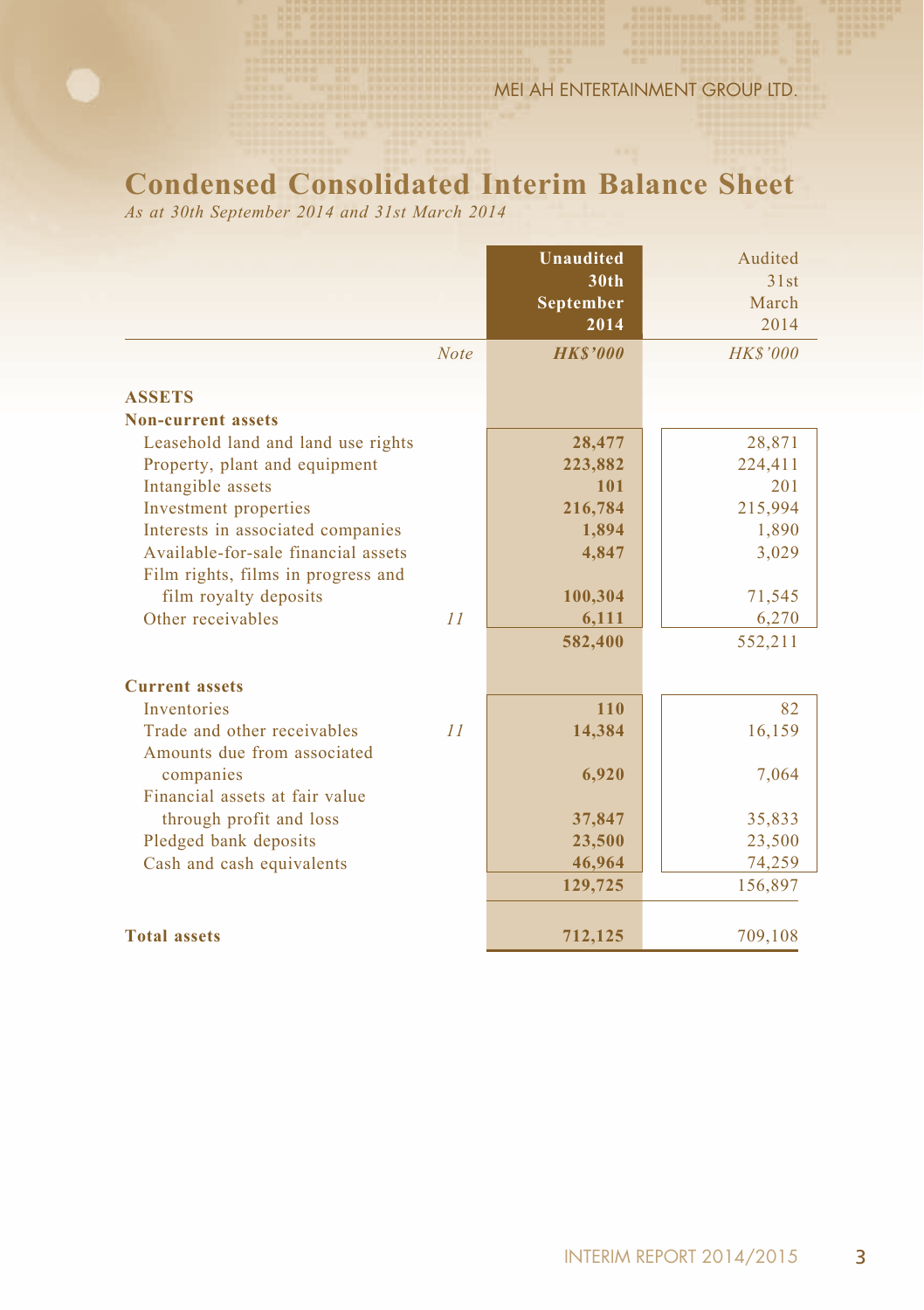|                                                       |             | <b>Unaudited</b><br>30th<br><b>September</b><br>2014 | Audited<br>31st<br>March<br>2014 |
|-------------------------------------------------------|-------------|------------------------------------------------------|----------------------------------|
|                                                       | <b>Note</b> | <b>HKS'000</b>                                       | <b>HK\$'000</b>                  |
|                                                       |             |                                                      |                                  |
| <b>EQUITY</b>                                         |             |                                                      |                                  |
| Equity attributable to owners of the                  |             |                                                      |                                  |
| Company                                               |             |                                                      |                                  |
| Share capital                                         | 15          | 112,661                                              | 112,661                          |
| Share premium                                         |             | 126,733                                              | 126,733                          |
| Reserves                                              |             | 307,641                                              | 310,377                          |
|                                                       |             |                                                      |                                  |
| Shareholders' funds                                   |             | 547,035                                              | 549,771                          |
| Non-controlling interests                             |             | 7,513                                                | 7,493                            |
| <b>Total equity</b>                                   |             | 554,548                                              | 557,264                          |
|                                                       |             |                                                      |                                  |
| <b>LIABILITIES</b><br><b>Non-current liabilities</b>  |             |                                                      |                                  |
| <b>Borrowings</b>                                     | 13          | 11,288                                               | 11,947                           |
| Obligations under finance leases                      | 14          | 335                                                  |                                  |
| Deferred income tax liabilities                       |             | 21,779                                               | 20,751                           |
|                                                       |             |                                                      |                                  |
|                                                       |             | 33,402                                               | 32,698                           |
|                                                       |             |                                                      |                                  |
| <b>Current liabilities</b>                            |             |                                                      |                                  |
| Trade and other payables                              | 12          | 64,733                                               | 67,196                           |
| Receipts in advance                                   | 13          | 16,293                                               | 20,254                           |
| <b>Borrowings</b><br>Obligations under finance leases |             | 31,819<br>166                                        | 20,235                           |
| Current income tax liabilities                        |             | 11,164                                               | 11,461                           |
|                                                       |             | 124,175                                              | 119,146                          |
|                                                       |             |                                                      |                                  |
| <b>Total liabilities</b>                              |             | 157,577                                              | 151,844                          |
|                                                       |             |                                                      |                                  |
| <b>Total equity and liabilities</b>                   |             | 712,125                                              | 709,108                          |
|                                                       |             |                                                      |                                  |
| <b>Net current assets</b>                             |             | 5,550                                                | 37,751                           |
|                                                       |             |                                                      |                                  |
| <b>Total assets less current liabilities</b>          |             | 587,950                                              | 589,962                          |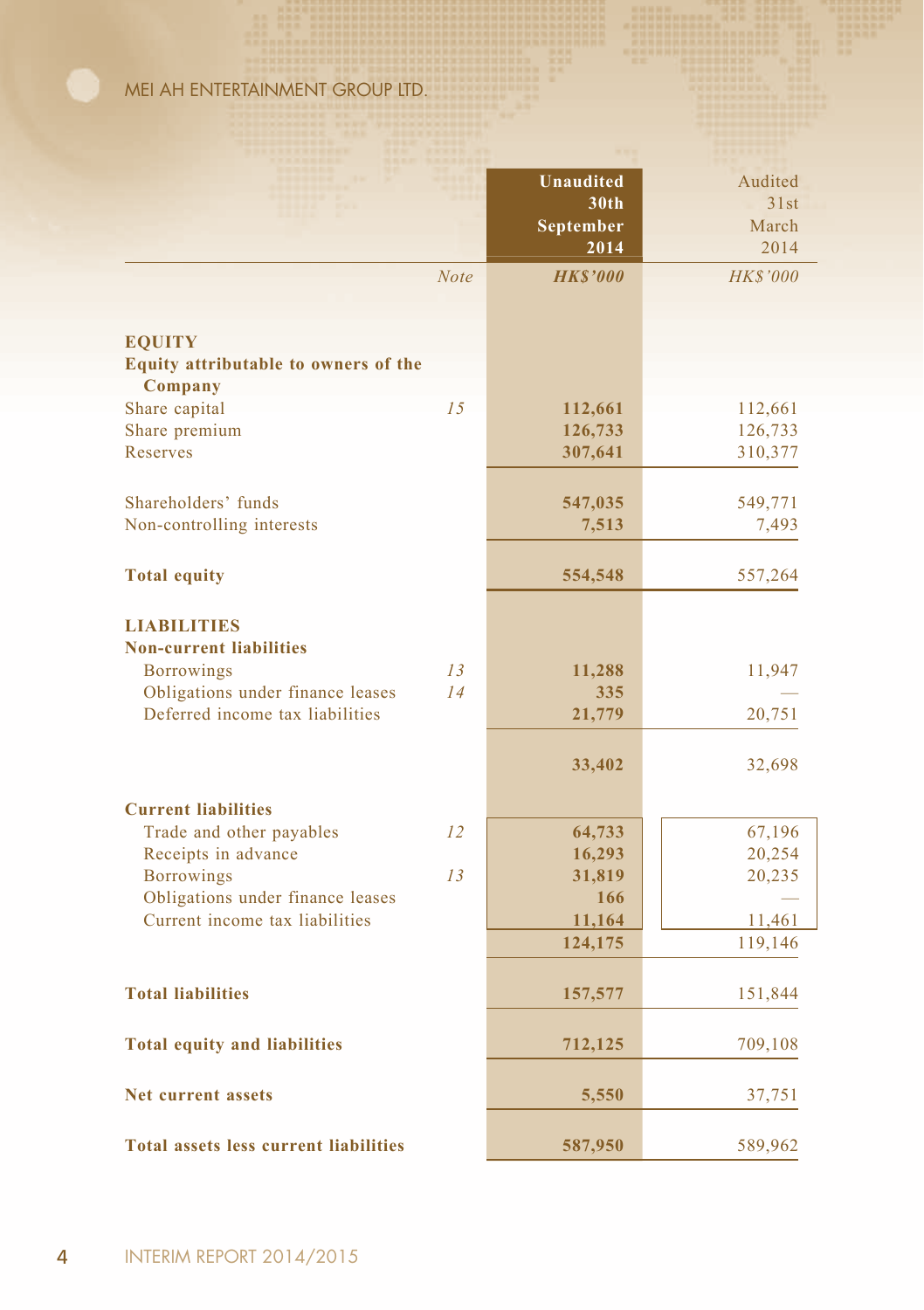# **Condensed Consolidated Statement of Changes in Equity**

*For the six months ended 30th September 2014*

|                                                                                                  | Attributable to shareholders |                  |                                |                        |                            |                               |                                            |                                                                         |                      |                                  |                 |
|--------------------------------------------------------------------------------------------------|------------------------------|------------------|--------------------------------|------------------------|----------------------------|-------------------------------|--------------------------------------------|-------------------------------------------------------------------------|----------------------|----------------------------------|-----------------|
|                                                                                                  | Share<br>capital             | Share<br>premium | Share<br>redemption<br>reserve | Contributed<br>surplus | Share<br>option<br>reserve | <b>Exchange</b><br>difference | <b>Buildings</b><br>revaluation<br>reserve | Available-<br>for-sale<br>financial<br>assets<br>revaluation<br>reserve | Retained<br>earnings | Non-<br>controlling<br>interests | Total<br>equity |
|                                                                                                  | <b>HKS'000</b>               | <b>HKS'000</b>   | <b>HKS'000</b>                 | <b>HKS'000</b>         | <b>HKS'000</b>             | <b>HKS'000</b>                | <b>HKS'000</b>                             | <b>HKS'000</b>                                                          | <b>HKS'000</b>       | <b>HKS'000</b>                   | <b>HKS'000</b>  |
| <b>The Group</b><br>At 1st April 2014                                                            | 112,661                      | 126,733          | 12                             | 189,009                |                            | 2,292                         | 63,065                                     | 1,533                                                                   | 54,466               | 7,493                            | 557,264         |
| Comprehensive income<br>Profit/(loss) for the period<br>Other comprehensive income/(loss)        |                              |                  |                                |                        |                            |                               |                                            |                                                                         | (9,792)              | 20                               | (9,772)         |
| Fair value gains on available-for-sale<br>financial assets                                       |                              |                  |                                |                        |                            |                               |                                            | 1.818                                                                   |                      |                                  | 1,818           |
| Impairment loss on available-for-sale<br>financial assets<br>Surplus on revaluation of buildings |                              |                  |                                |                        |                            |                               | 6,430                                      | 49                                                                      |                      |                                  | 49<br>6,430     |
| Deferred tax arising from revaluation<br>surplus of buildings                                    |                              |                  |                                |                        |                            | -                             | (1,031)                                    |                                                                         |                      |                                  | (1, 031)        |
| Translation of foreign subsidiaries<br>Grant of share options                                    |                              |                  |                                |                        | 45                         | (255)<br>-                    |                                            |                                                                         |                      |                                  | (255)<br>45     |
| Total other comprehensive income/<br>(loss)                                                      |                              |                  |                                |                        | 45                         | (255)                         | 5,399                                      | 1,867                                                                   |                      |                                  | 7,056           |
| Total comprehensive income/(loss)<br>for the period                                              |                              |                  |                                |                        | 45                         | (255)                         | 5,399                                      | 1,867                                                                   | (9,792)              | 20                               | (2,716)         |
| At 30th September 2014                                                                           | 112,661                      | 126,733          | 12                             | 189,009                | 45                         | 2.037                         | 68,464                                     | 3.400                                                                   | 44,674               | 7,513                            | 554.548         |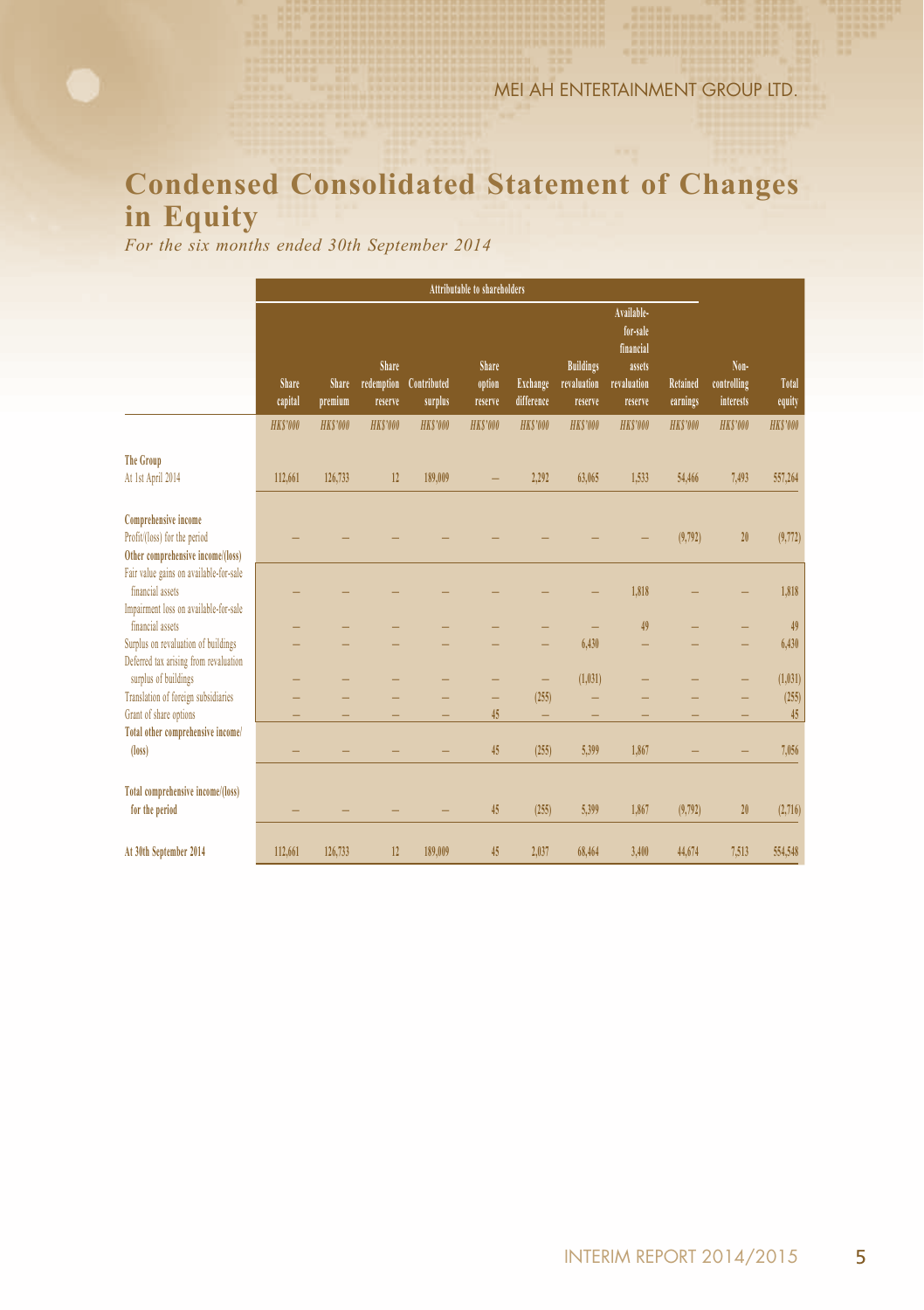|                                                                  |                 |                |                | ATTHORIZOIC TO SHALCHOILICIS. |                |                  |                     |                |                |                |
|------------------------------------------------------------------|-----------------|----------------|----------------|-------------------------------|----------------|------------------|---------------------|----------------|----------------|----------------|
|                                                                  |                 |                |                |                               |                |                  | Available-          |                |                |                |
|                                                                  |                 |                |                |                               |                |                  | for-sale            |                |                |                |
|                                                                  |                 |                | Share          |                               |                | <b>Buildings</b> | financial<br>assets |                | Non-           |                |
|                                                                  | Share           | Share          | redemption     | Contributed                   | Exchange       | revaluation      | revaluation         | Retained       | controlling    | Total          |
|                                                                  | capital         | premium        | reserve        | surplus                       | difference     | reserve          | reserve             | earnings       | interests      | equity         |
|                                                                  | <b>HK\$'000</b> | <b>HKS'000</b> | <b>HKS'000</b> | <b>HK\$'000</b>               | <b>HKS'000</b> | <b>HKS'000</b>   | <b>HKS'000</b>      | <b>HKS'000</b> | <b>HKS'000</b> | <b>HKS'000</b> |
| <b>The Group</b>                                                 |                 |                |                |                               |                |                  |                     |                |                |                |
| At 1st April 2013                                                | 112,661         | 126,733        | 12             | 189,009                       | 2,027          | 50,400           | 7,543               | 78,362         | 8,756          | 575,503        |
| <b>Comprehensive income</b>                                      |                 |                |                |                               |                |                  |                     |                |                |                |
| Profit/(loss) for the period                                     |                 |                |                |                               |                |                  |                     | 13,141         | (63)           | 13,078         |
| Other comprehensive income/<br>(loss)                            |                 |                |                |                               |                |                  |                     |                |                |                |
| Fair value losses on available-for-                              |                 |                |                |                               |                |                  |                     |                |                |                |
| sale financial assets                                            |                 |                |                |                               |                |                  | (3,617)             |                |                | (3,617)        |
| Surplus on revaluation of buildings<br>Deferred tax arising from |                 |                |                |                               |                | 2,337            |                     |                |                | 2,337          |
| revaluation surplus of buildings                                 |                 |                |                |                               |                | (349)            |                     |                |                | (349)          |
| Translation of foreign subsidiaries                              |                 |                |                |                               | 238            |                  |                     |                |                | 238            |
| <b>Total other comprehe0nsive</b>                                |                 |                |                |                               |                |                  |                     |                |                |                |
| income/(loss)                                                    |                 |                |                |                               | 238            | 1,988            | (3,617)             |                |                | (1, 391)       |
| Total comprehensive income/                                      |                 |                |                |                               |                |                  |                     |                |                |                |
| (loss) for the period                                            |                 |                |                |                               | 238            | 1,988            | (3,617)             | 13,141         | (63)           | 11,687         |
|                                                                  |                 |                |                |                               |                |                  |                     |                |                |                |
| At 30th September 2013                                           | 112,661         | 126,733        | 12             | 189,009                       | 2,265          | 52,388           | 3.926               | 91,503         | 8.693          | 587,190        |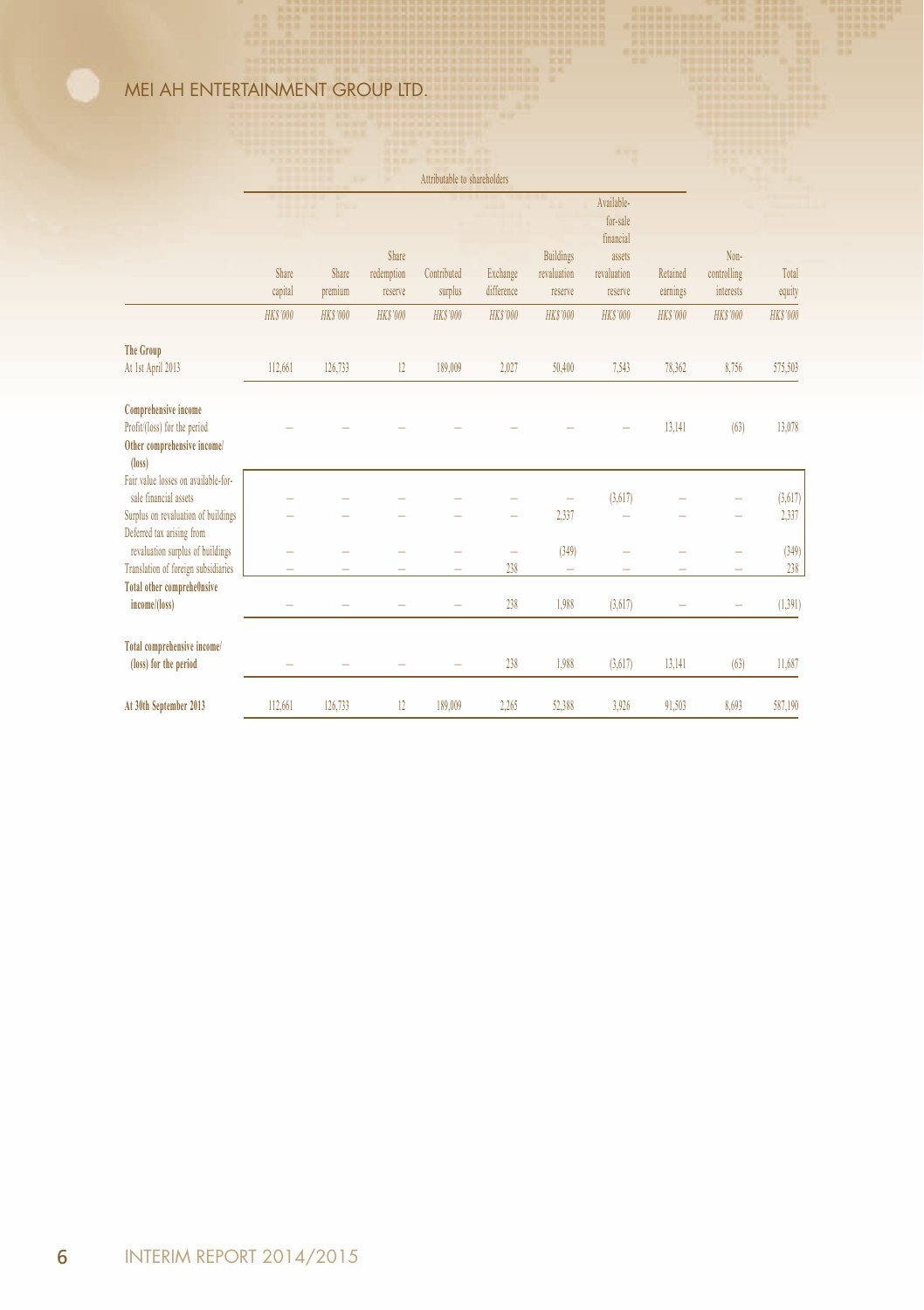# **Condensed Consolidated Cash Flow Statement**

*For the six months ended 30th September 2014*

|                                                                                                    | <b>Unaudited</b><br><b>Six months ended</b><br><b>30th September</b> |                 |  |  |
|----------------------------------------------------------------------------------------------------|----------------------------------------------------------------------|-----------------|--|--|
|                                                                                                    | 2014                                                                 | 2013            |  |  |
|                                                                                                    | <b>HKS'000</b>                                                       | <b>HK\$'000</b> |  |  |
| Net cash inflow from operating activities                                                          | 6,381                                                                | 21,781          |  |  |
| Net cash outflow from investing activities                                                         | (43,910)                                                             | (74,900)        |  |  |
| Net cash inflow from financing activities                                                          | 5,746                                                                | 24,971          |  |  |
| Decrease in cash and cash equivalents                                                              | (31, 783)                                                            | (28, 148)       |  |  |
| Cash and cash equivalents at the beginning of<br>the period                                        | 72,366                                                               | 100,315         |  |  |
| Exchange differences                                                                               | (279)                                                                | 2,568           |  |  |
| Cash and cash equivalents at the end of the<br>period                                              | 40,304                                                               | 74,735          |  |  |
| Analysis of balances of cash and cash<br>equivalents:<br>Cash at bank, on hand and short-term bank |                                                                      |                 |  |  |
| deposits                                                                                           | 46,964                                                               | 86,346          |  |  |
| Bank overdrafts                                                                                    | (6,660)                                                              | (11,611)        |  |  |
|                                                                                                    | 40,304                                                               | 74,735          |  |  |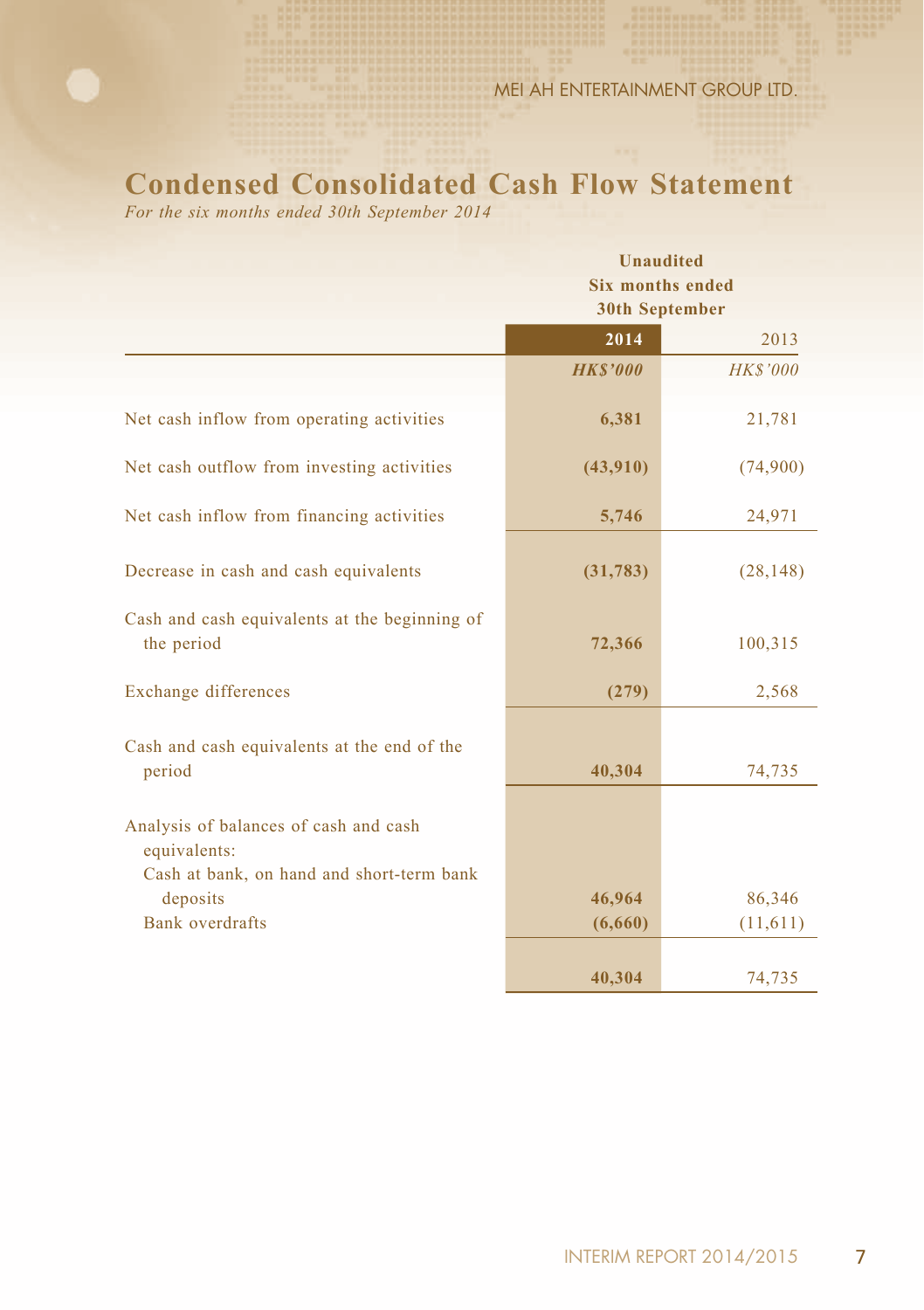# **Selected Notes to Condensed Consolidated Interim Financial Information**

#### **1. General information**

Mei Ah Entertainment Group Limited (the "Company") and its subsidiaries (together the "Group") is principally engaged in television operations, film exhibition, film rights licensing and sub-licensing, sale and distribution of films and programs in audio visual product format, artiste management, theatre operations, property investment and video online business.

The Company is a limited liability company incorporated in Bermuda and listed on the Stock Exchange of Hong Kong Limited.

This condensed consolidated interim financial information was approved for issue on 28th November 2014.

#### **2. Basis of preparation**

This condensed consolidated interim financial information for the six months ended 30th September 2014 has been prepared in accordance with HKAS 34, "Interim financial reporting". The condensed consolidated interim financial information should be read in conjunction with the annual financial statements for the year ended 31st March 2014, which have been prepared in accordance with HKFRSs.

#### **3. Accounting policies**

The accounting policies adopted are consistent with those of the annual financial statements for the year ended 31st March 2014, as described in those annual financial statements.

Taxes on income in the interim periods are accrued using the tax rate that would be applicable to expected total annual earnings.

The Group operates a equity-settled, share-based compensation plans. The fair value of the services received in exchange for the grant of the options is recognised as an expense in the consolidated income statement and credited to the share option reserve, unless the fair value of the services received cannot be reliably measured, then the fair value of the equity instruments is used to determine the share-based payment expense. The total amount to be expensed over the vesting period is determined by reference to the fair value of the options granted, excluding the impact of any non-market vesting conditions (for example, profitability and sales growth targets). Non-market vesting conditions are included in assumptions about the number of options that are expected to vest. At each balance sheet date, the entity revises its estimates of the number of options that are expected to vest. It recognises the impact of the revision of original estimates, if any, in the consolidated income statement with a corresponding adjustment to share option reserve in equity.

The proceeds received net of any directly attributable transaction costs are credited to share capital (nominal value) and share premium when the options are exercised.

Those new accounting standards, amendments to accounting standards and interpretations which are mandatory for financial year ending 31st March 2015 are either not relevant to the Group or have no material impact on the Group.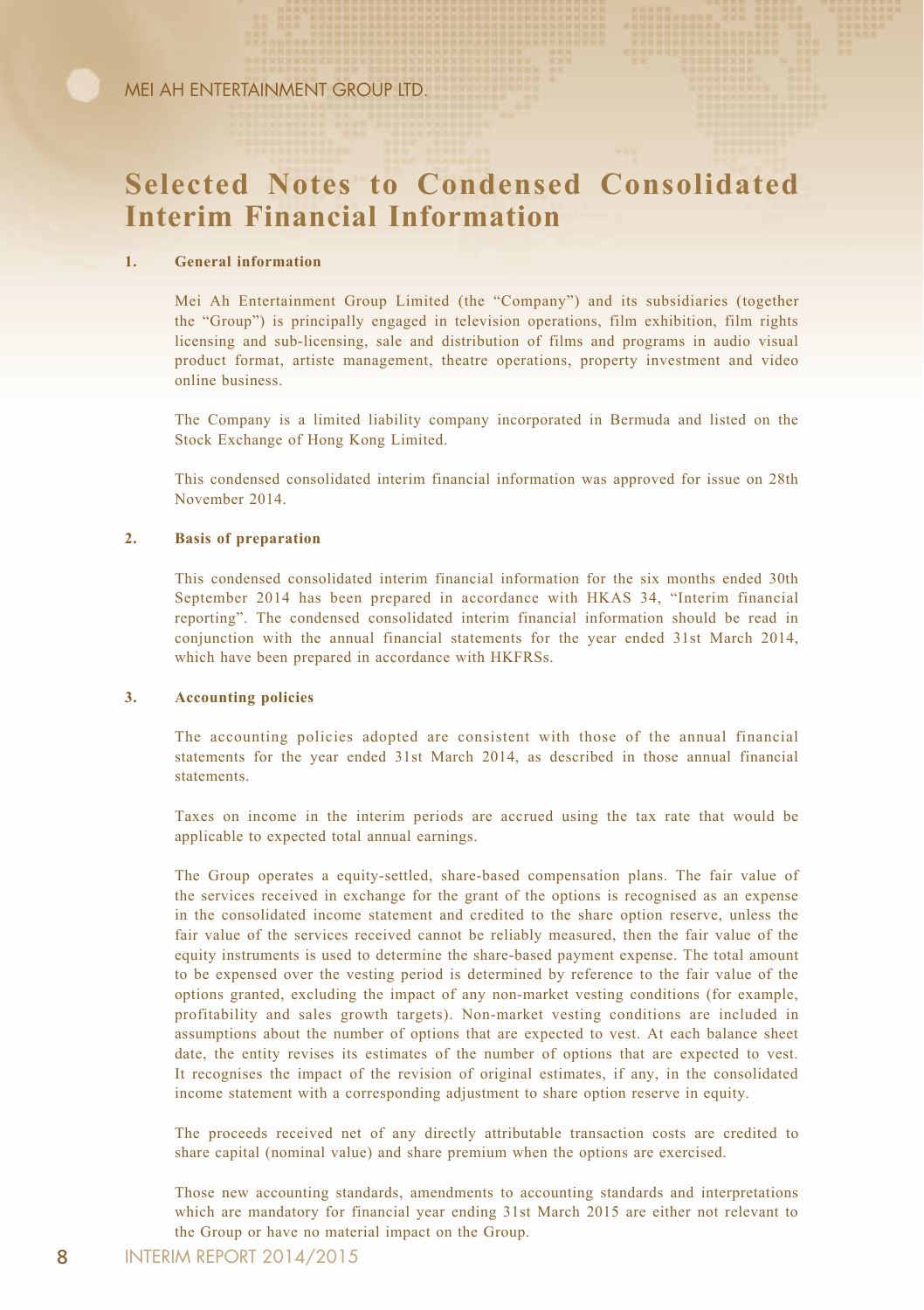#### **4. Segment information**

An analysis of the Group's revenues and results for the period by business segments, being the primary reporting format, is as follows:

|                                                                                                                                       | <b>Unaudited</b><br>Six months ended 30th September 2014 |                                                                               |                                                                                                 |                       |                       |                              |                 |                    |                 |
|---------------------------------------------------------------------------------------------------------------------------------------|----------------------------------------------------------|-------------------------------------------------------------------------------|-------------------------------------------------------------------------------------------------|-----------------------|-----------------------|------------------------------|-----------------|--------------------|-----------------|
|                                                                                                                                       | Television<br>operations                                 | Film<br>exhibition<br>and film<br>rights<br>licensing<br>and<br>sub-licensing | Sale and<br>distribution<br>of films and<br>programs<br>in audio<br>visual<br>product<br>format | Artiste<br>management | Theatre<br>operations | Property<br>investment       | Video online    | <b>Elimination</b> | Group           |
|                                                                                                                                       | <b>HKS'000</b>                                           | <b>HKS'000</b>                                                                | <b>HKS'000</b>                                                                                  | <b>HK\$'000</b>       | <b>HK\$'000</b>       | <b>HK\$'000</b><br>(note(a)) | <b>HK\$'000</b> | <b>HK\$'000</b>    | <b>HK\$'000</b> |
| Segment revenue                                                                                                                       | 26,620                                                   | 19,343                                                                        | 548                                                                                             | 1.389                 | 11,095                |                              |                 |                    | 58.995          |
| Reportable segment profit/(loss)<br>Depreciation and amortisation for<br>property, plant and equipment<br>and leasehold land and land | 4,023                                                    | (6,713)                                                                       | (887)                                                                                           | (129)                 | (5,620)               | 4,135                        | (4.337)         | 15                 | (9,513)         |
| use rights                                                                                                                            | (62)                                                     | (560)                                                                         | (230)                                                                                           | (7)                   | (4,714)               |                              | (251)           |                    | (5,824)         |
| Amortisation for film rights<br>Provisions for impairment of film                                                                     | (4.040)                                                  | (4,108)                                                                       |                                                                                                 |                       |                       |                              | (310)           | 15                 | (8, 443)        |
| rights<br>Additions to property, plant and                                                                                            |                                                          | (6,758)                                                                       |                                                                                                 |                       |                       |                              |                 |                    | (6,758)         |
| equipment<br>Additions to film rights, films<br>in progress and film royalty                                                          | 119                                                      | 16                                                                            | 682                                                                                             | 173                   | 35                    |                              | 327             |                    | 1.352           |
| deposits<br>As at 30th September 2014                                                                                                 | 9,806                                                    | 33,844                                                                        |                                                                                                 |                       |                       |                              | 310             |                    | 43.960          |
| Reportable segment assets                                                                                                             | 35.453                                                   | 121,359                                                                       | 401                                                                                             | 4.592                 | 43,125                | 219,199                      | 2.273           | (176)              | 426.226         |
| Reportable segment liabilities                                                                                                        | (17,998)                                                 | (47, 185)                                                                     | (4,783)                                                                                         | (1, 267)              | (13,362)              | (23, 816)                    | (4, 410)        |                    | (112, 821)      |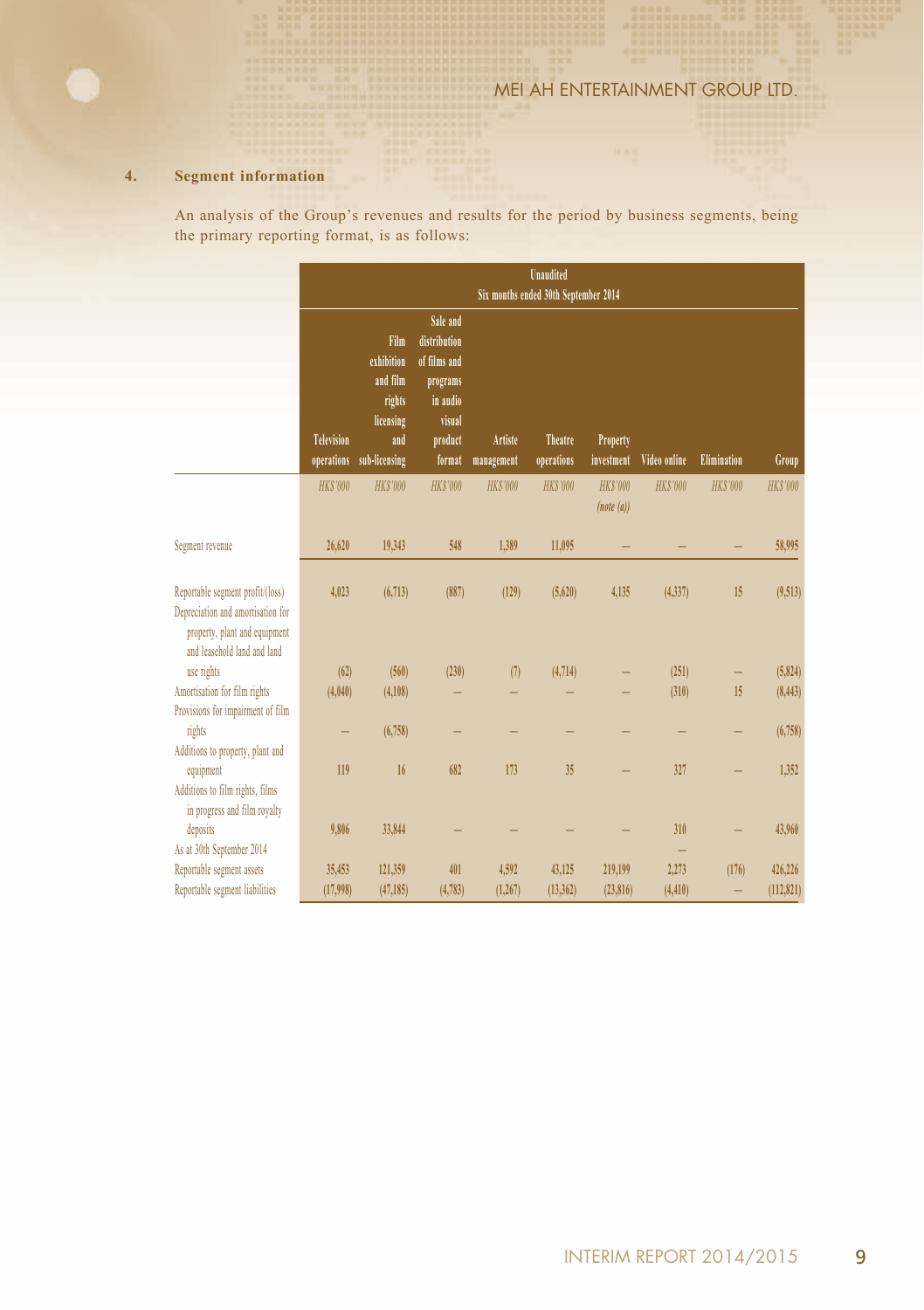|                                                                                                                                       | Six months ended 30th September 2013 |                |                          |                 |                 |                              |                 |                 |                 |
|---------------------------------------------------------------------------------------------------------------------------------------|--------------------------------------|----------------|--------------------------|-----------------|-----------------|------------------------------|-----------------|-----------------|-----------------|
|                                                                                                                                       |                                      | Film           | Sale and<br>distribution |                 |                 |                              |                 |                 |                 |
|                                                                                                                                       |                                      | exhibition     | of films and             |                 |                 |                              |                 |                 |                 |
|                                                                                                                                       |                                      | and            | programs                 |                 |                 |                              |                 |                 |                 |
|                                                                                                                                       |                                      | film rights    | in audio                 |                 |                 |                              |                 |                 |                 |
|                                                                                                                                       |                                      | licensing      | visual                   |                 |                 |                              |                 |                 |                 |
|                                                                                                                                       | Television                           | and            | product                  | Artiste         | Theatre         | Property                     |                 |                 |                 |
|                                                                                                                                       | operations                           | sub-licensing  | format                   | management      | operations      | investment                   | Video online    | Elimination     | Group           |
|                                                                                                                                       | <b>HK\$'000</b>                      | <b>HKS'000</b> | <b>HK\$'000</b>          | <b>HK\$'000</b> | <b>HK\$'000</b> | <b>HK\$'000</b><br>(note(a)) | <b>HK\$'000</b> | <b>HK\$'000</b> | <b>HK\$'000</b> |
| Segment revenue                                                                                                                       | 27,280                               | 26,582         | 3,245                    | 779             | 4,099           |                              |                 |                 | 61,985          |
| Reportable segment profit/(loss)<br>Depreciation and amortisation for<br>property, plant and equipment<br>and leasehold land and land | 9,235                                | (3,613)        | (878)                    | 108             | (5.082)         | 4,211                        | (3, 424)        | 427             | 984             |
| use rights                                                                                                                            | (73)                                 | (647)          | (305)                    |                 | (2,129)         |                              | (293)           |                 | (3, 447)        |
| Amortisation for film rights<br>Additions to property, plant and                                                                      | (4,002)                              | (18, 597)      |                          |                 |                 |                              | (588)           | 527             | (22,660)        |
| equipment<br>Additions to film rights, films<br>in progress and film royalty                                                          |                                      | 967            |                          |                 | 10,196          |                              | 186             |                 | 11,349          |
| deposits<br>As at 31st March 2014                                                                                                     | 4,169                                | 42,765         |                          |                 |                 |                              | 588             |                 | 47,522          |
| Reportable segment assets                                                                                                             | 26,977                               | 120,623        | 25,089                   | 5,820           | 50,580          | 217,771                      | 2,602           | (191)           | 449,271         |
| Reportable segment liabilities                                                                                                        | (22, 479)                            | (44, 227)      | (4,599)                  | (1,778)         | (15, 199)       | (23, 033)                    | (6, 317)        | -               | (117, 632)      |

Unaudited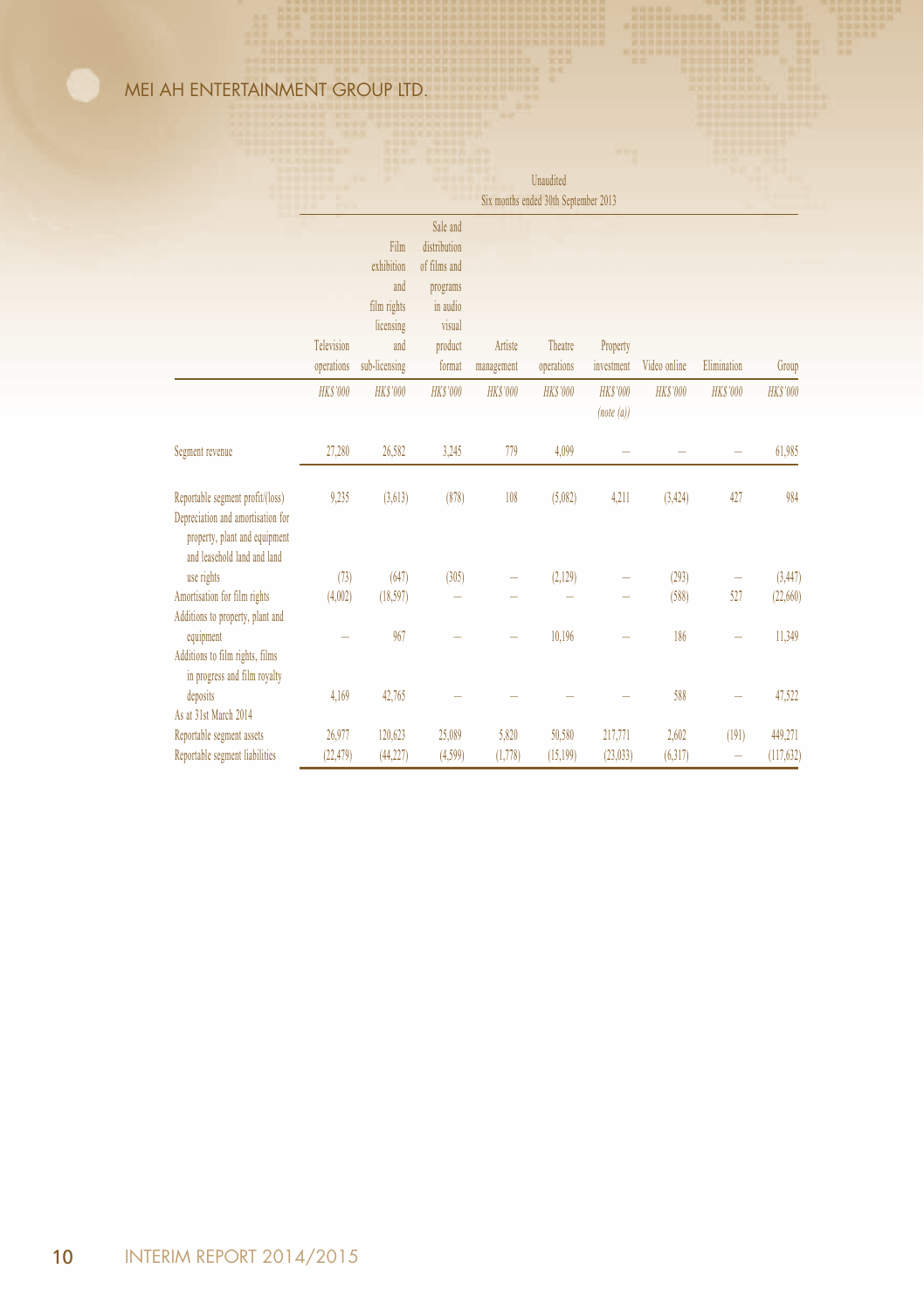### *Profit or loss*

|                                                                                                       | <b>Unaudited</b><br><b>Six months ended</b><br><b>30th September</b> |                 |  |
|-------------------------------------------------------------------------------------------------------|----------------------------------------------------------------------|-----------------|--|
|                                                                                                       | 2014                                                                 | 2013            |  |
|                                                                                                       | <b>HKS'000</b>                                                       | <b>HK\$'000</b> |  |
| Reportable segment (loss)/profit<br>Unallocated amounts:                                              | (9,513)                                                              | 984             |  |
| Unallocated other income                                                                              | 1,267                                                                | 1,093           |  |
| Unallocated other gains                                                                               | 1,965                                                                | 11,440          |  |
| Unallocated finance income - net                                                                      | 167                                                                  | 973             |  |
| Depreciation and amortisation of property, plant and                                                  |                                                                      |                 |  |
| equipment and leasehold land and land use rights                                                      | (2,707)                                                              | (573)           |  |
| Unallocated corporate expenses                                                                        | (741)                                                                | (902)           |  |
| (Loss)/profit before income tax                                                                       | (9, 562)                                                             | 13,015          |  |
|                                                                                                       |                                                                      |                 |  |
| Additions to property, plant and equipment<br>Attributable to reportable segments                     | 1,352                                                                | 11,349          |  |
| Unallocated additions                                                                                 | 43                                                                   | 24,977          |  |
|                                                                                                       |                                                                      |                 |  |
|                                                                                                       | 1,395                                                                | 36,326          |  |
|                                                                                                       | <b>Unaudited</b>                                                     | Audited         |  |
|                                                                                                       | 30 <sub>th</sub>                                                     | 31st            |  |
|                                                                                                       | September                                                            | March           |  |
|                                                                                                       | 2014                                                                 | 2014            |  |
|                                                                                                       | <b>HKS'000</b>                                                       | <b>HK\$'000</b> |  |
| <b>Assets</b>                                                                                         |                                                                      |                 |  |
| Reportable segment assets                                                                             | 426,226                                                              | 449,271         |  |
| Unallocated assets:                                                                                   |                                                                      |                 |  |
| Unallocated property, plant and equipment and                                                         |                                                                      |                 |  |
| leasehold land and land use rights                                                                    | 207,100                                                              | 204,274         |  |
| Unallocated available-for-sale financial assets<br>Unallocated financial assets at fair value through | 4,847                                                                | 3,029           |  |
| profit or loss                                                                                        | 37,846                                                               | 35,833          |  |
| Unallocated cash and cash equivalents                                                                 | 24,197                                                               | 75              |  |
| Unallocated interests in and amounts due from                                                         |                                                                      |                 |  |
| associated companies                                                                                  | 6,921                                                                | 8,954           |  |
| Unallocated corporate assets                                                                          | 4,988                                                                | 7,672           |  |
| Total assets per consolidated balance sheet                                                           | 712,125                                                              | 709,108         |  |
|                                                                                                       |                                                                      |                 |  |
| <b>Liabilities</b>                                                                                    |                                                                      |                 |  |
| Reportable segment liabilities                                                                        | 112,821                                                              | 117,632         |  |
| Unallocated liabilities:                                                                              |                                                                      |                 |  |
| Unallocated bank borrowings                                                                           | 43,108                                                               | 32,182          |  |
| Unallocated corporate liabilities                                                                     | 1,648                                                                | 2,030           |  |
| Total liabilities per consolidated balance sheet                                                      | 157,577                                                              | 151,844         |  |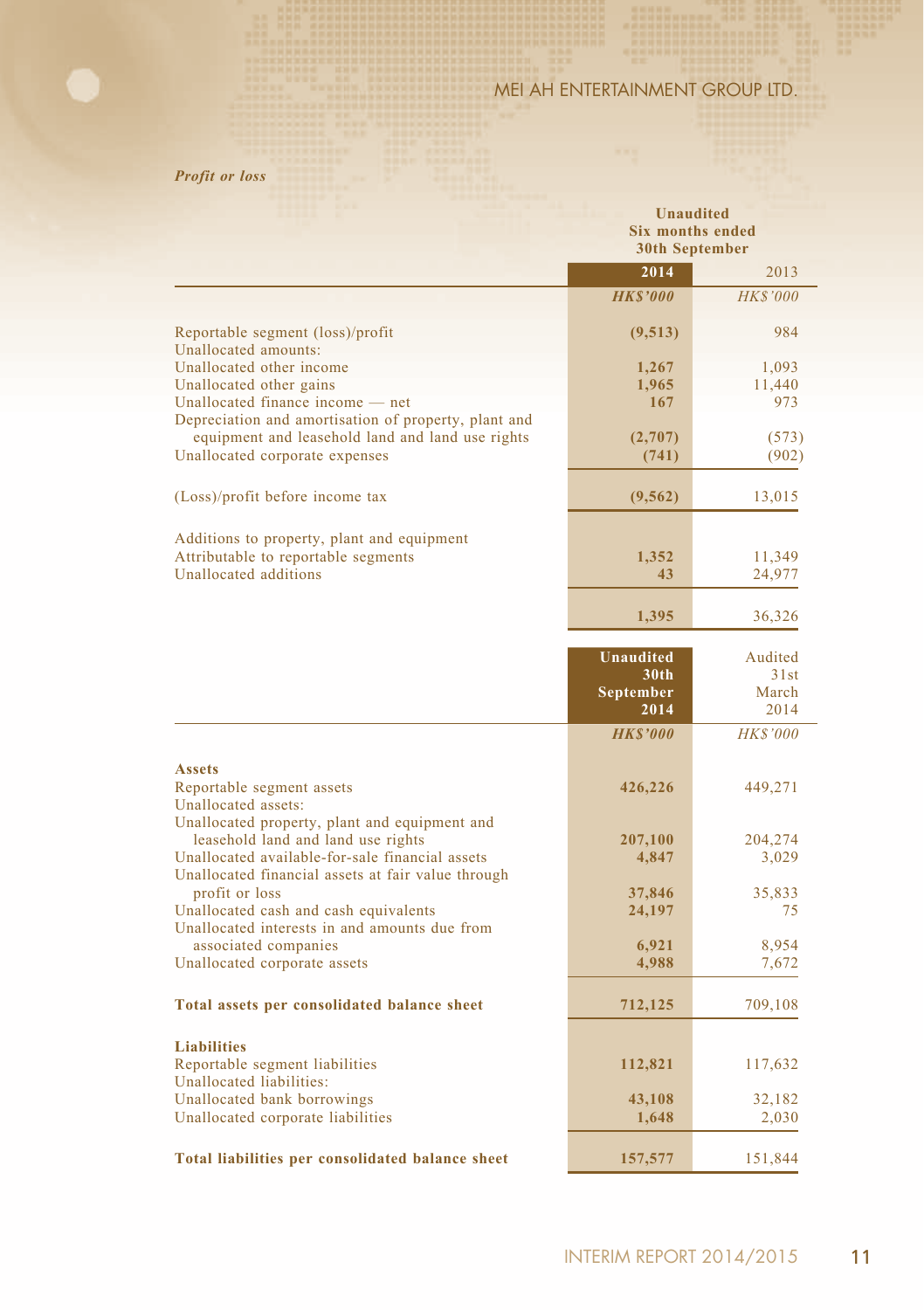#### *Secondary reporting format — geographical segment*

The Group's is domiciled in Hong Kong. The results of its revenue from external customers and non-current assets other than interests in associated companies and financial instruments located in Hong Kong and other countries are summarized below:

|                            | <b>Revenues</b> from<br>external customers<br><b>Unaudited</b><br>Six months ended<br>30th September |                 |
|----------------------------|------------------------------------------------------------------------------------------------------|-----------------|
|                            | 2014                                                                                                 | 2013            |
|                            | <b>HKS'000</b>                                                                                       | <b>HK\$'000</b> |
| Hong Kong                  | 24,605                                                                                               | 25,657          |
| People's Republic of China | 15,686                                                                                               | 14,211          |
| Taiwan                     | 6,472                                                                                                | 6,479           |
| Other countries            | 12,232                                                                                               | 7,448           |
| Singapore                  |                                                                                                      | 8,190           |
|                            | 58,995                                                                                               | 61,985          |

#### **Non-current assets (other than interests in associated companies and financial**

|                            | instruments)     |                 |
|----------------------------|------------------|-----------------|
|                            | <b>Unaudited</b> | Audited         |
|                            | 30 <sub>th</sub> | 31st            |
|                            | September        | March           |
|                            | 2014             | 2014            |
|                            | <b>HKS'000</b>   | <b>HK\$'000</b> |
| Hong Kong                  | 346,177          | 323,870         |
| People's Republic of China | 169,379          | 172,533         |
| Taiwan                     | 28,756           | 23,313          |
| Other countries            | 25,237           | 21,306          |
|                            | 569,549          | 541,022         |

#### *Note (a)*

(a) The revenue attributable to the segment "property investment" has been included in other income.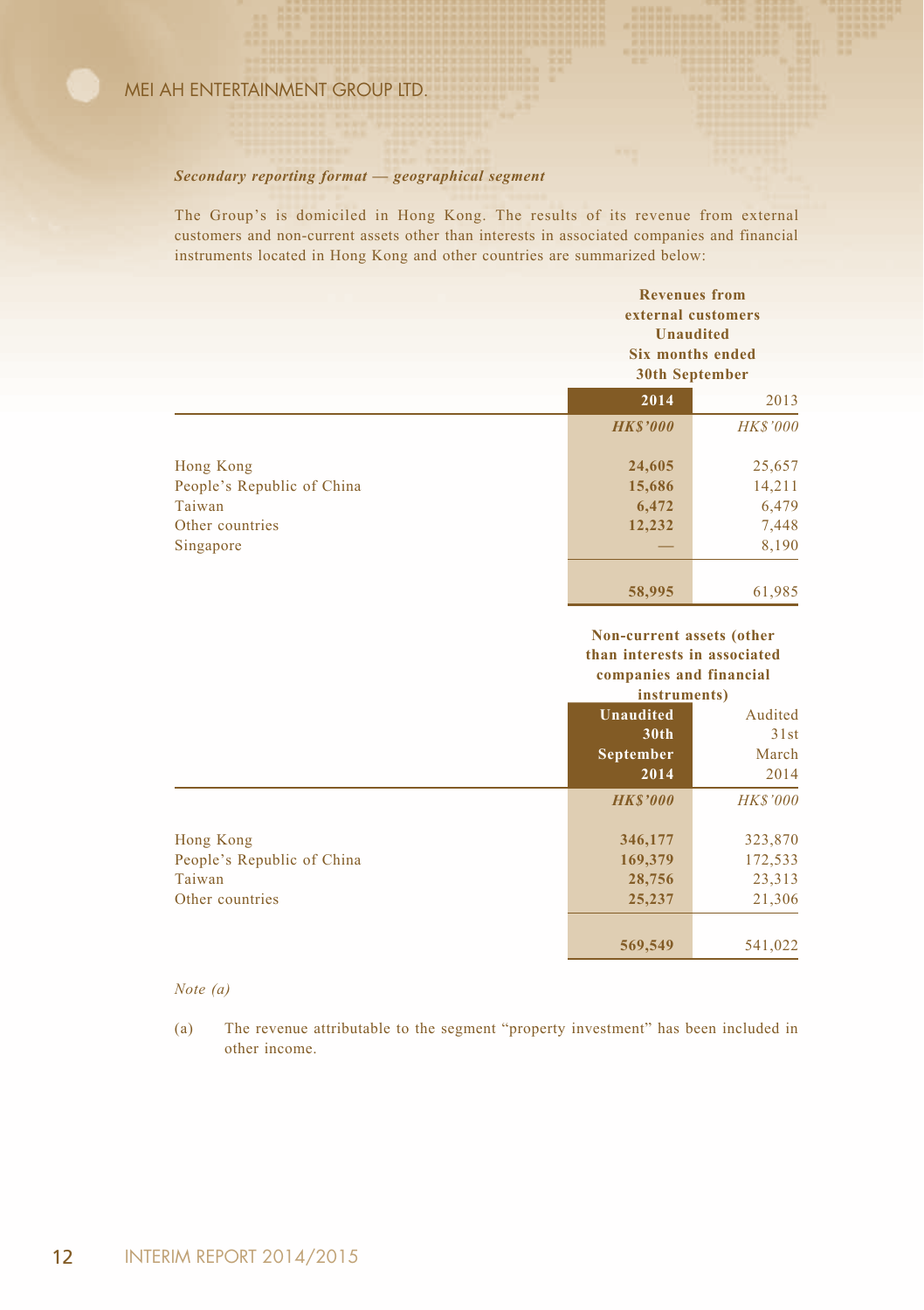**5. Other income**

|                                                          | <b>Unaudited</b><br>Six months ended<br>30th September |                 |
|----------------------------------------------------------|--------------------------------------------------------|-----------------|
|                                                          | 2014                                                   | 2013            |
|                                                          | <b>HKS'000</b>                                         | <b>HK\$'000</b> |
| Dividend income from available-for-sale financial assets | 1,267                                                  | 1,093           |
| Rental income                                            | 3,995                                                  | 3,102           |
| Management fee and other income                          | 1,187                                                  | 1,639           |
|                                                          | 6.449                                                  | 5,834           |

#### **6. Other gains — net**

|                                                                                                       | <b>Unaudited</b><br><b>Six months ended</b><br><b>30th September</b> |                 |
|-------------------------------------------------------------------------------------------------------|----------------------------------------------------------------------|-----------------|
|                                                                                                       | 2014<br>2013                                                         |                 |
|                                                                                                       | <b>HKS'000</b>                                                       | <b>HK\$'000</b> |
| Surplus on revaluation of investment properties<br>Fair value gains on financial assets at fair value | 676                                                                  | 1,118           |
| through profit or loss                                                                                | 2.014                                                                | 10,616          |
| Impairment loss on available-for-sale financial assets                                                | (49)                                                                 |                 |
| Gain on disposal of available-for-sale financial assets                                               |                                                                      | 824             |
|                                                                                                       | 2.641                                                                | 12.558          |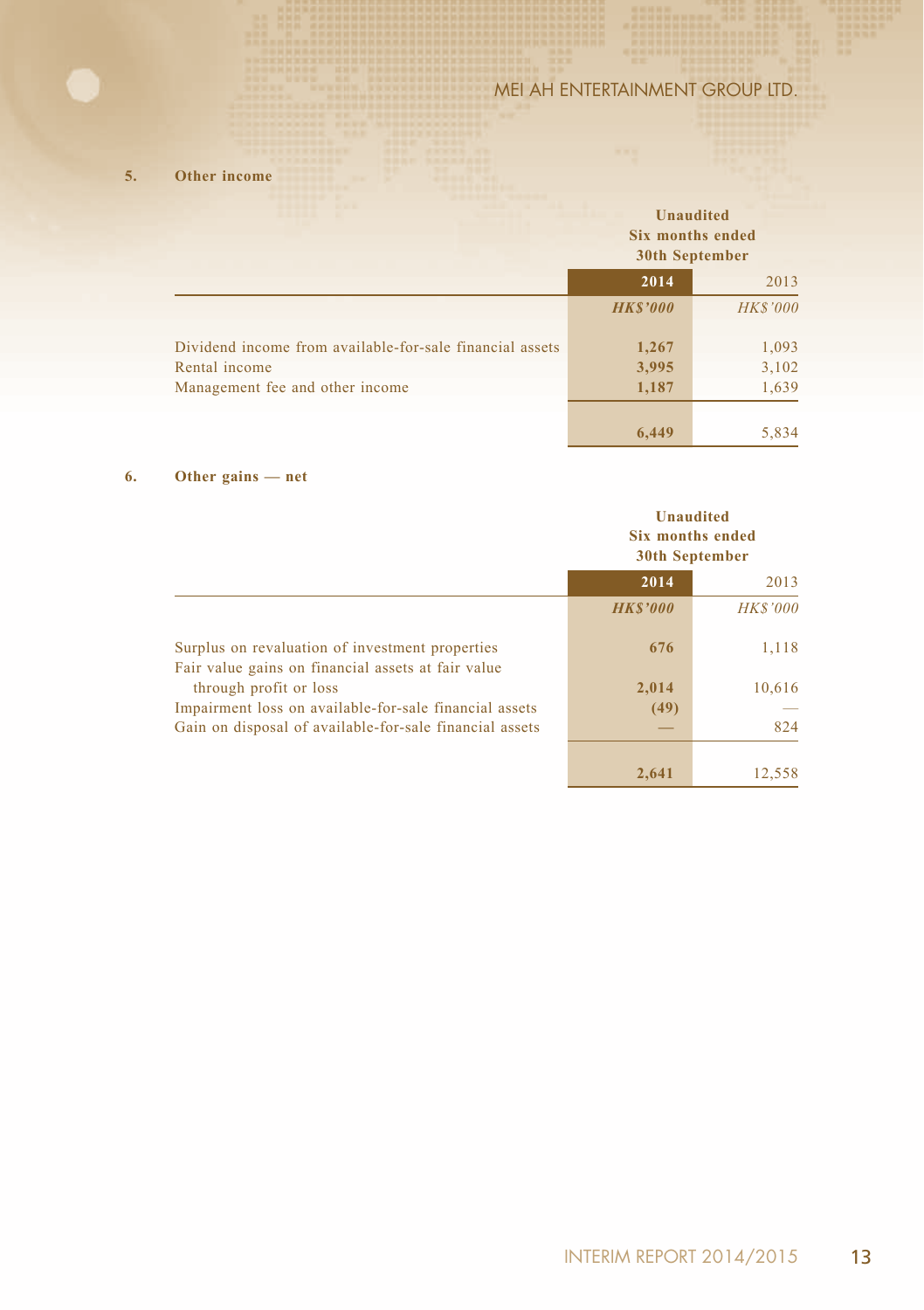#### **7. Expenses by nature**

Expenses included in cost of sales, selling and marketing expenses, administrative expenses are analysed as follows:

|                                                      | <b>Unaudited</b><br>Six months ended<br>30th September |                 |
|------------------------------------------------------|--------------------------------------------------------|-----------------|
|                                                      | 2014                                                   | 2013            |
|                                                      | <b>HKS'000</b>                                         | <b>HK\$'000</b> |
| Amortisation of film rights                          | 8,443                                                  | 22,660          |
| Patent rights                                        |                                                        | 96              |
| Provision for impairment of film rights and films in |                                                        |                 |
| progress                                             | 6,758                                                  |                 |
| Amortisation of leasehold land and land use rights   | 394                                                    | 394             |
| Depreciation of property, plant and equipment        | 8,137                                                  | 3,626           |
| Cost of goods sold                                   | 557                                                    | 1,114           |
| Wages and salaries                                   | 17,205                                                 | 17,094          |

#### **8. Taxation**

Hong Kong profits tax has been provided at the rate of 16.5% (2013: 16.5%) on the estimated assessable profit for the period. Taxation on overseas profits has been calculated on the estimated assessable profit for the period.

|                                                                       |                | <b>Unaudited</b><br>Six months ended<br>30th September |  |
|-----------------------------------------------------------------------|----------------|--------------------------------------------------------|--|
|                                                                       | 2014           | 2013                                                   |  |
|                                                                       | <b>HKS'000</b> | <b>HK\$'000</b>                                        |  |
| Current income $tax$ — Hong Kong profits $tax$<br>Deferred income tax | 213<br>(3)     | 620<br>(683)                                           |  |
|                                                                       | 210            | (63)                                                   |  |

#### **9. (Loss)/earnings per share**

The calculation of basic (loss)/earnings per share is based on the Group's loss attributable to equity holders of the Company of HK\$9,792,000 (2013: profit of HK\$13,141,000) and on the weighted average of 5,633,035,000 (2013: 5,633,035,000) ordinary shares in issue during the period.

Diluted (loss)/earnings per share for the six months ended 30th September 2014 and 2013 were the same as the basic (loss)/earnings per share as there were no diluting event during the period.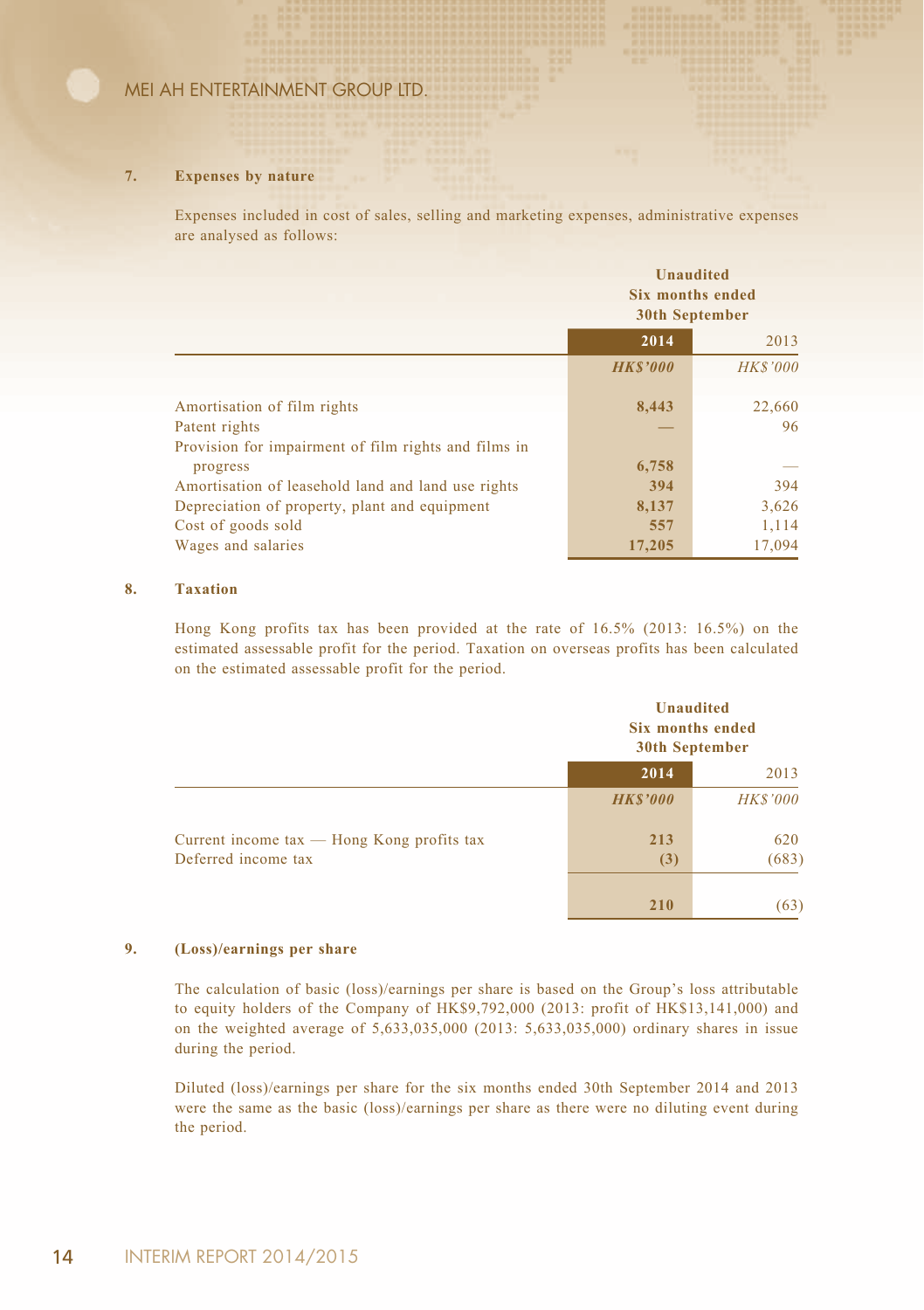#### **10. Dividends**

The board does not recommend the payment of an interim dividend for the six months ended 30th September 2014 (2013: Nil).

#### **11. Trade and other receivables**

|                                                                    | <b>Unaudited</b><br>30 <sub>th</sub><br>September<br>2014 | Audited<br>31st<br>March<br>2014 |
|--------------------------------------------------------------------|-----------------------------------------------------------|----------------------------------|
|                                                                    | <b>HKS'000</b>                                            | <b>HK\$'000</b>                  |
| Trade receivables<br>Less: provision for impairment of receivables | 28,313<br>(23, 422)                                       | 29,927<br>(23, 385)              |
| Trade receivables — net                                            | 4,891                                                     | 6,542                            |
| Prepayments, deposits and other receivables                        | 15,604                                                    | 15,887                           |
| <i>Less:</i> Other receivables $-$ non current portion             | 20,495<br>(6,111)                                         | 22,429<br>(6,270)                |
| Current portion                                                    | 14,384                                                    | 16,159                           |

The ageing analysis of trade receivables is as follows:

|                                      | <b>Unaudited</b><br>30th | Audited<br>31st |
|--------------------------------------|--------------------------|-----------------|
|                                      | September<br>2014        | March<br>2014   |
|                                      | <b>HKS'000</b>           | <b>HK\$'000</b> |
| Current to 3 months<br>4 to 6 months | 6,399                    | 6,617           |
| Over 6 months                        | 21,914                   | 23,310          |
|                                      | 28,313                   | 29,927          |

The Group's credit terms to trade receivables generally ranges from 7 to 90 days.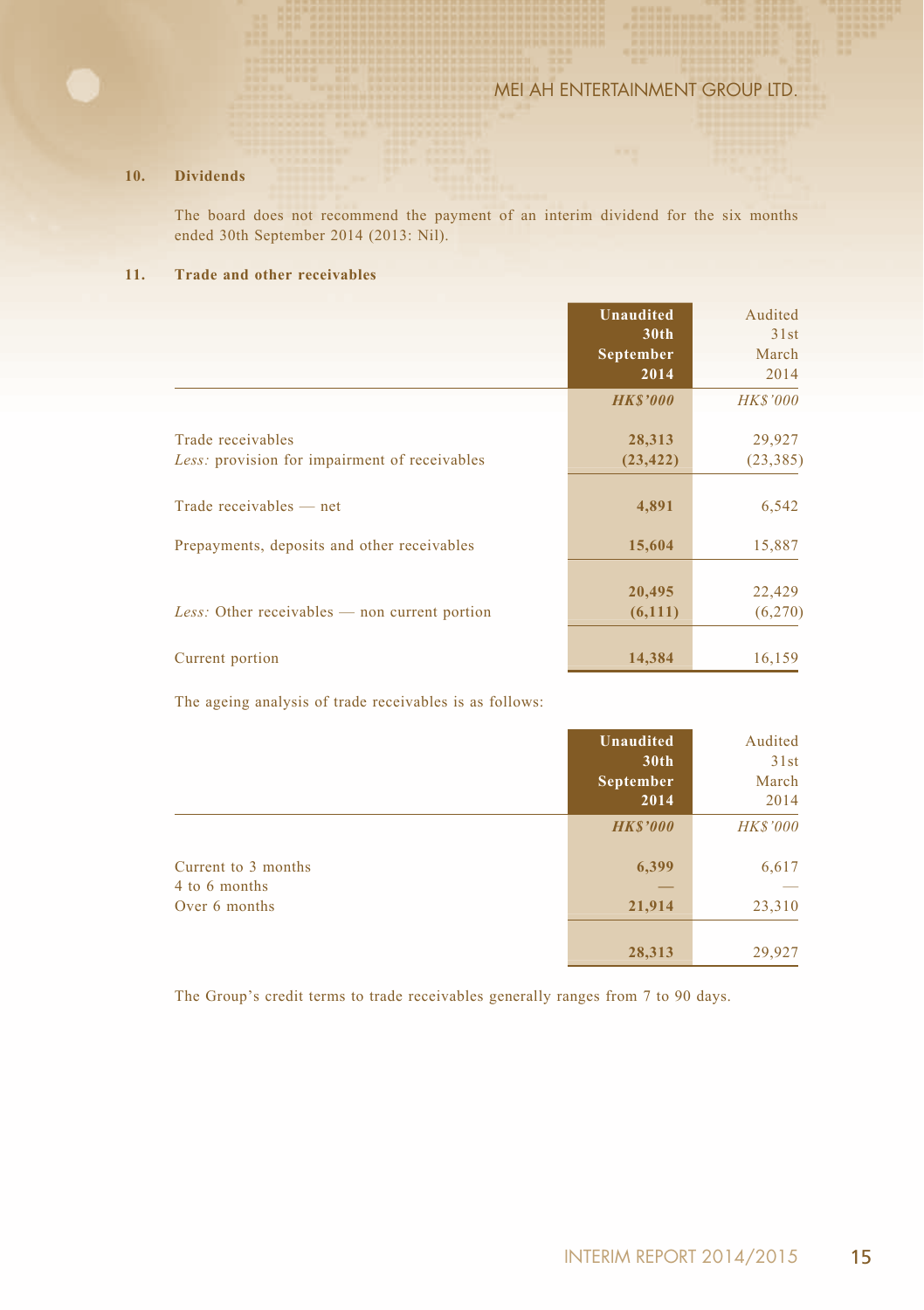#### **12. Trade and other payables**

|                             | Unaudited<br>30th<br>September<br>2014 | Audited<br>31st<br>March<br>2014 |
|-----------------------------|----------------------------------------|----------------------------------|
|                             | <b>HKS'000</b>                         | <b>HK\$'000</b>                  |
| Trade payables              | 3,500                                  | 3,631                            |
| Other payables and accruals | 61,233                                 | 63,565                           |
|                             |                                        |                                  |
|                             | 64,733                                 | 67,196                           |

The ageing analysis of trade payables is as follows:

|                                                       | <b>Unaudited</b><br>30th<br>September<br>2014 | Audited<br>31st<br>March<br>2014 |
|-------------------------------------------------------|-----------------------------------------------|----------------------------------|
|                                                       | <b>HKS'000</b>                                | <b>HK\$'000</b>                  |
| Current to 3 months<br>4 to 6 months<br>Over 6 months | 1,631<br>127<br>1,742                         | 1,790<br>496<br>1,345            |
|                                                       | 3,500                                         | 3,631                            |

### **13. Borrowings**

|                                                                               | <b>Unaudited</b><br>30 <sub>th</sub><br>September<br>2014 | Audited<br>31st<br>March<br>2014 |
|-------------------------------------------------------------------------------|-----------------------------------------------------------|----------------------------------|
|                                                                               | <b>HKS'000</b>                                            | <b>HK\$'000</b>                  |
| Bank overdrafts — secured<br>Secured bank loans — current portion             | 6,660<br>25,159                                           | 1,893<br>18,342                  |
| Bank borrowings — current portion<br>Secured bank loans — non-current portion | 31,819<br>11,288                                          | 20,235<br>11,947                 |
| Total borrowings                                                              | 43,107                                                    | 32.182                           |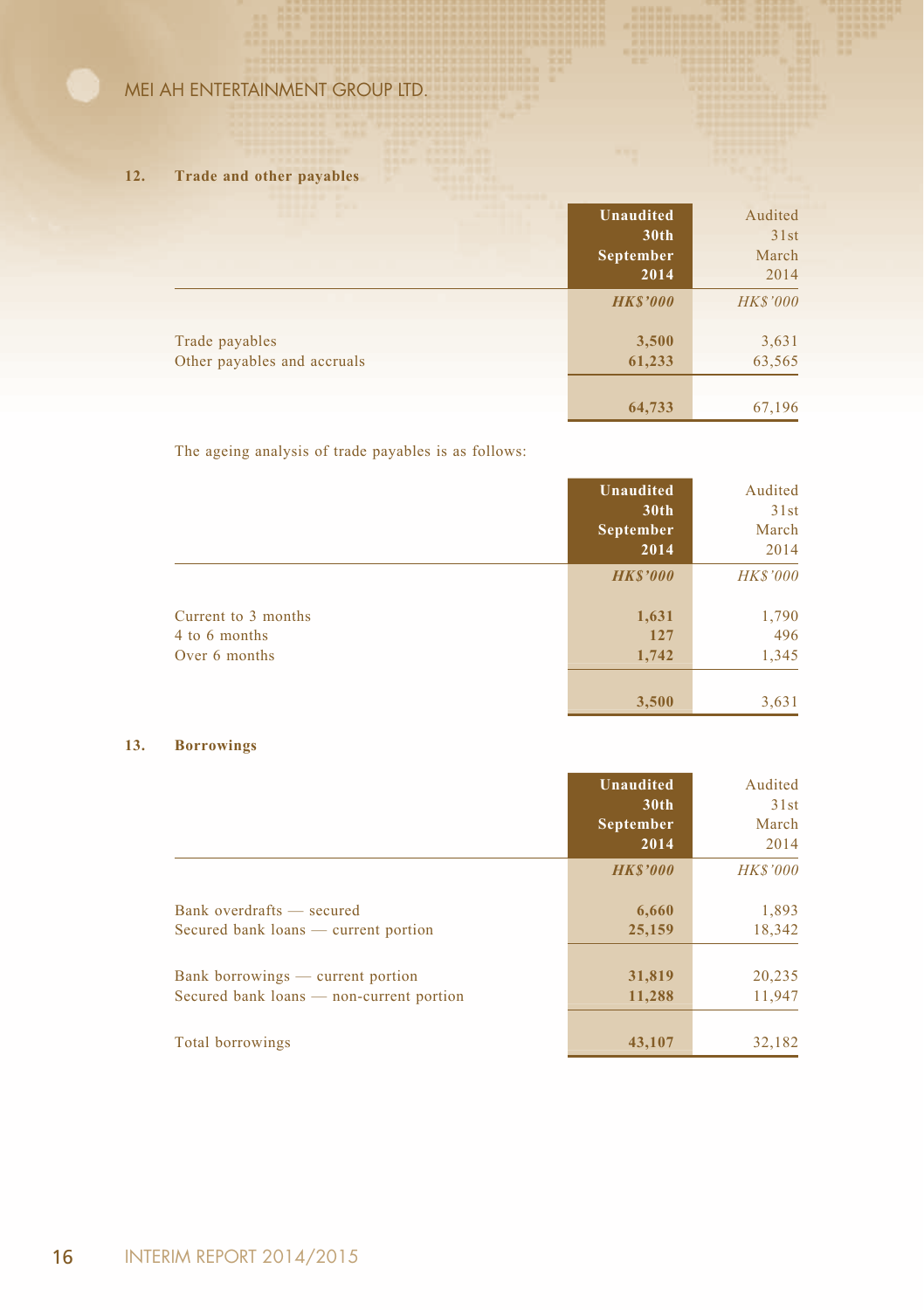|                                              | Unaudited<br>30 <sub>th</sub><br>September<br>2014 | Audited<br>31st<br>March<br>2014 |
|----------------------------------------------|----------------------------------------------------|----------------------------------|
|                                              | <b>HKS'000</b>                                     | <b>HK\$'000</b>                  |
| Within 1 year                                | 31,819                                             | 20,235                           |
| Between 1 to 2 years<br>Between 2 to 5 years | 1,390<br>4,342                                     | 1,486<br>4,304                   |
| Later than 5 years                           | 5,556                                              | 6,157                            |
|                                              | 43,107                                             | 32,182                           |

#### (a) The borrowings are repayable in the following periods:

#### **14. Obligations under finance leases**

Obligations under finance lease are repayable in the following periods:

|                                                                             | <b>Unaudited</b><br>30 <sub>th</sub><br><b>September</b><br>2014 | Audited<br>31st<br>March<br>2014 |
|-----------------------------------------------------------------------------|------------------------------------------------------------------|----------------------------------|
|                                                                             | <b>HK\$'000</b>                                                  | <b>HK\$'000</b>                  |
| Gross finance lease liabilities — minimum lease<br>payments                 |                                                                  |                                  |
| Within 1 year                                                               | 180                                                              |                                  |
| Later than 1 year and no later than 5 years                                 | 346                                                              |                                  |
|                                                                             |                                                                  |                                  |
| Future finance charges on finance leases                                    | 526                                                              |                                  |
|                                                                             | (25)                                                             |                                  |
|                                                                             | 501                                                              |                                  |
|                                                                             |                                                                  |                                  |
| The present value of finance lease liabilities are<br>repayable as follows: |                                                                  |                                  |
| Within 1 year                                                               | 166                                                              |                                  |
| Later than 1 year and no later than 5 years                                 | 335                                                              |                                  |
|                                                                             |                                                                  |                                  |
|                                                                             | 501                                                              |                                  |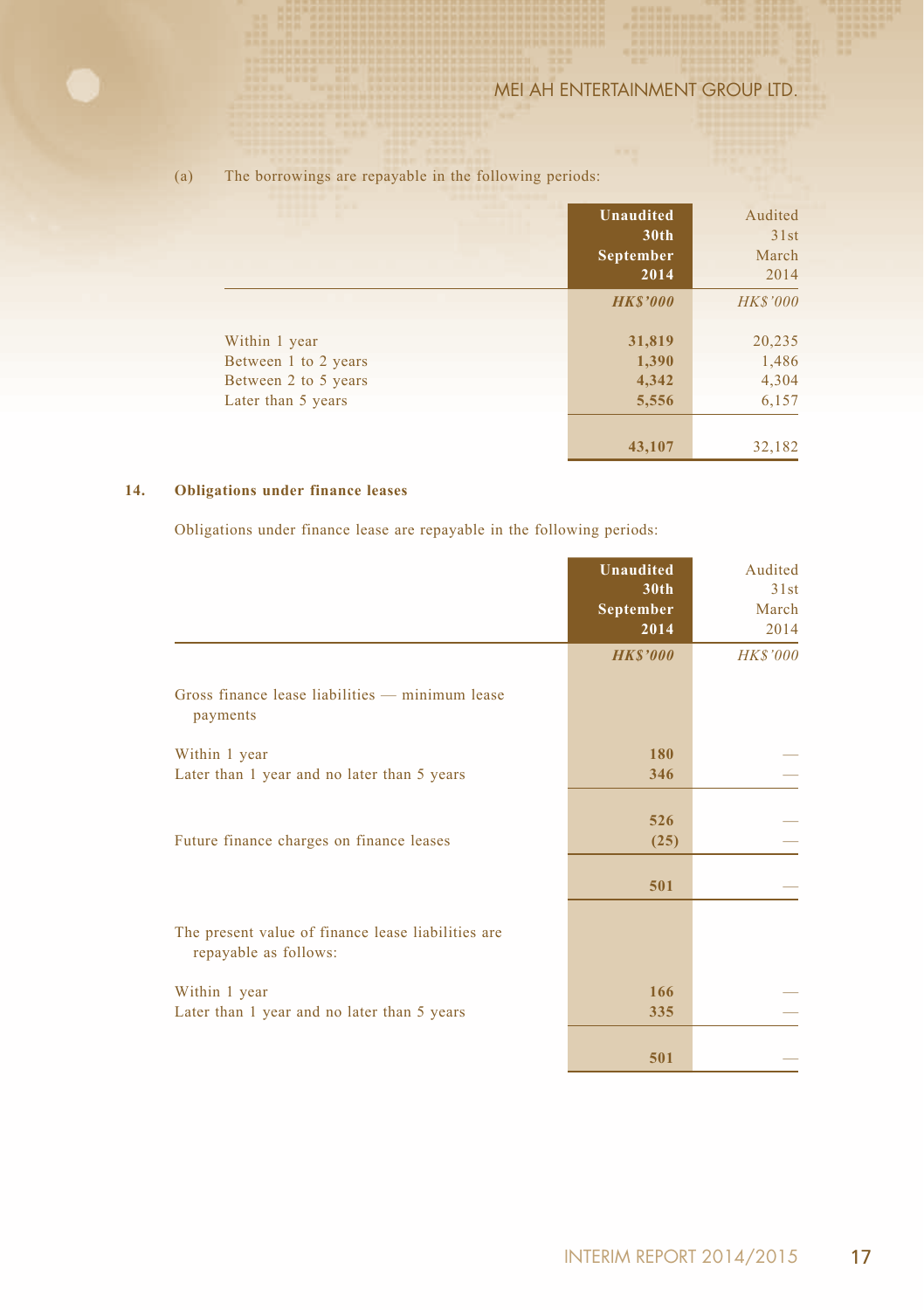#### **15. Share capital**

|                       | <b>Number of ordinary shares</b> |            | <b>Ordinary shares</b> |                 |
|-----------------------|----------------------------------|------------|------------------------|-----------------|
|                       | <b>Unaudited</b>                 | Audited    | <b>Unaudited</b>       | Audited         |
|                       | 30 <sub>th</sub>                 | 31st       | 30 <sub>th</sub>       | 31st            |
|                       | September                        | March      | September              | March           |
|                       | 2014                             | 2014       | 2014                   | 2014            |
|                       | 000'                             | '000'      | <b>HKS'000</b>         | <b>HK\$'000</b> |
| Authorised            | 15,000,000                       | 15,000,000 | 300,000                | 300,000         |
|                       |                                  |            |                        |                 |
| Issued and fully paid | 5,633,035                        | 5,633,035  | 112,661                | 112,661         |

#### **16. Contingent liabilities**

At 30th September 2014, the Company had contingent liabilities of guarantees given to banks in respect of banking facilities granted to subsidiaries to the extent of HK\$45,000,000 (31st March 2014: HK\$51,000,000).

#### **17. Capital commitments**

As at 30th September 2014, the Group had contracted commitments but not provided for in the financial information in respect of film rights, films in progress and film royalty deposits amounting to HK\$60,595,000 (31st March 2014: HK\$58,752,000).

#### **18. Operating lease commitments**

#### *(a) Operating lease commitments — Group company as lessee*

The Group leases certain of its offices and premises under non-cancellable operating lease agreements. The lease terms are between 1 to 20 years, and the majority of lease agreements are renewable at the end of the lease period at market rate. The future aggregate minimum lease payments under non-cancellable operating leases are as follows:

|                                                                   | <b>Unaudited</b><br>30 <sub>th</sub><br>September<br>2014 | Audited<br>31st<br>March<br>2014 |
|-------------------------------------------------------------------|-----------------------------------------------------------|----------------------------------|
|                                                                   | <b>HKS'000</b>                                            | <b>HK\$'000</b>                  |
| Within 1 year                                                     | 5,826                                                     | 5,396                            |
| Later than 1 year and no later than 5 years<br>Later than 5 years | 25,765<br>81,030                                          | 22,569<br>86,663                 |
|                                                                   | 112,621                                                   | 114,628                          |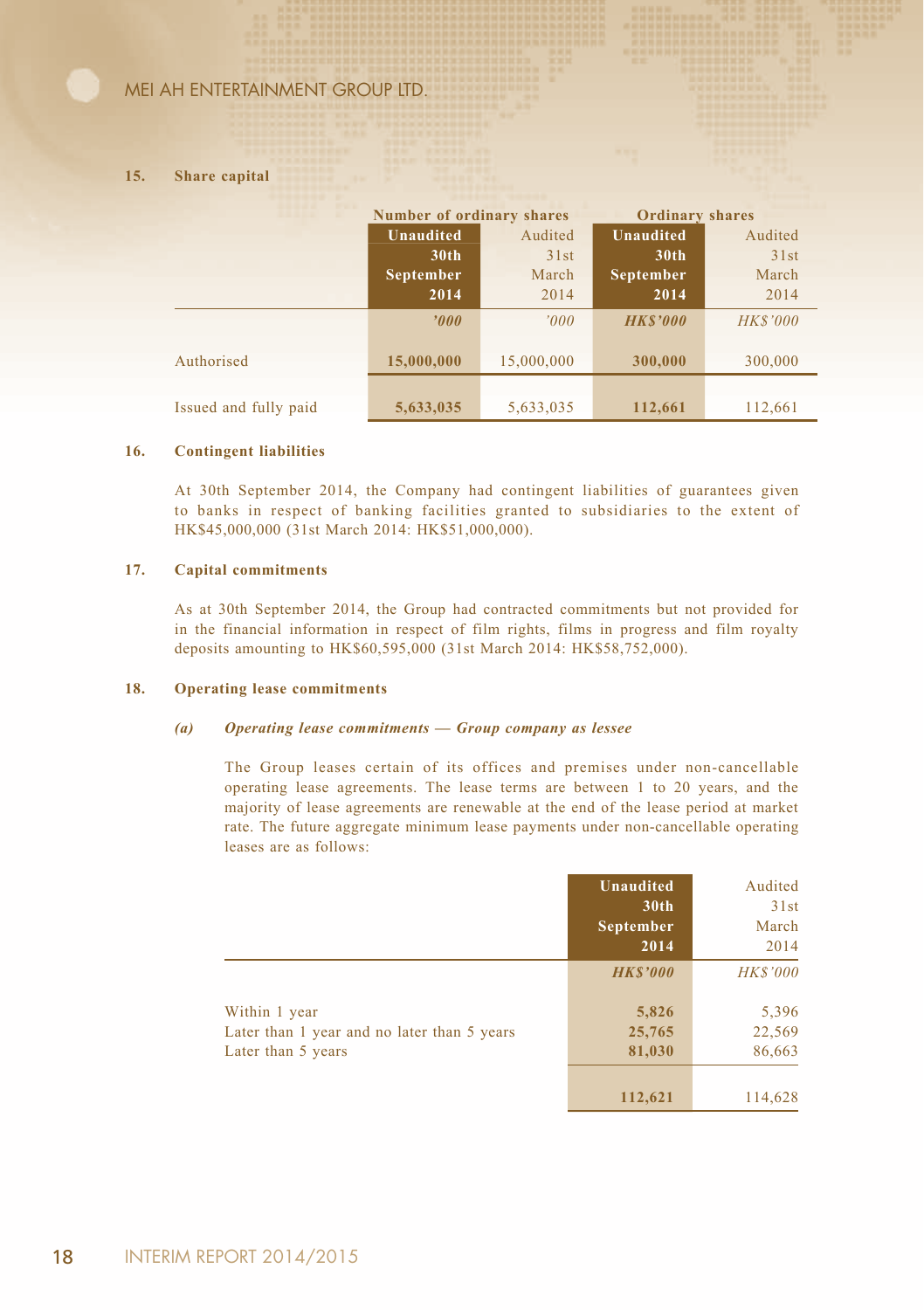#### *(b) Operating lease commitments — Group company as lessor*

The Group leases its investment properties to certain customers under noncancellable operating leases. The lease terms are between 2 to 4 years. The future aggregate minimum lease payments under non-cancellable operating leases are as follows:

|                                             | Unaudited        | Audited         |
|---------------------------------------------|------------------|-----------------|
|                                             | 30 <sub>th</sub> | 31st            |
|                                             | September        | March           |
|                                             | 2014             | 2014            |
|                                             | <b>HKS'000</b>   | <b>HK\$'000</b> |
| Within 1 year                               | 7,153            | 6,061           |
| Later than 1 year and no later than 5 years | 7,837            | 5,873           |
|                                             | 14,990           | 11,934          |

#### **19. Related party transactions**

Save as disclosed elsewhere in the condensed consolidated interim financial information, significant related party transactions, which were carried out in the ordinary course of the Group's business, are as follows:

|                                                     | <b>Unaudited</b><br>Six months ended<br><b>30th September</b> |                 |
|-----------------------------------------------------|---------------------------------------------------------------|-----------------|
|                                                     | 2014                                                          | 2013            |
|                                                     | <b>HKS'000</b>                                                | <b>HK\$'000</b> |
| Post-production and origination services payable to |                                                               |                 |
| an associated company                               | 2,882                                                         | 1,915           |
| Playout services payable to an associated company   | 2,004                                                         | 1.729           |
| Rental income receivable from an associated company | 367                                                           | 367             |
| Management fee income receivable from an associated |                                                               |                 |
| company                                             | 122                                                           | 122             |
| Other administrative costs payable to an associated |                                                               |                 |
| company                                             | 65                                                            | 65              |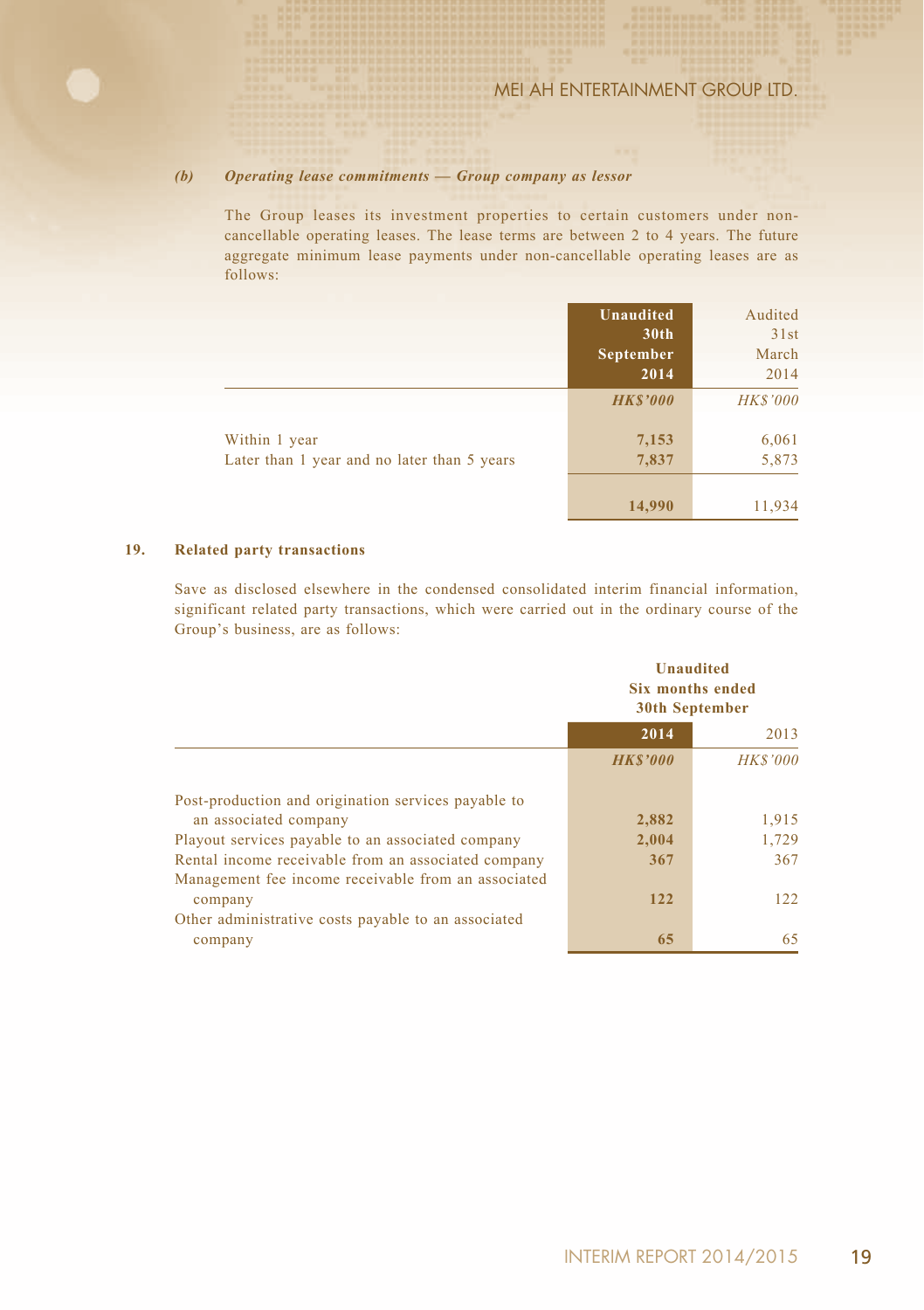# **Interim Dividend**

The board does not recommend the payment of an interim dividend for the six months ended 30th September 2014 (2013: Nil).

### **Business Review and Management Discussion And Analysis**

During the six months ended 30th September 2014, the Group reported an unaudited consolidated turnover of HK\$58,995,000 (2013: HK\$61,985,000) and a loss attributable to equity holders of the Company of HK\$9,792,000 (2013: profit of HK\$13,141,000). The loss excluding other gains, being gains attributable to investment properties and financial assets at fair value through profit and loss, was HK\$12,433,000 (2013: profit of HK\$583,000).

The contribution of revenues from the Group's television segment kept steady at approximately HK\$26.6 million (2013: HK\$27.3 million). As at 30th September 2014, the Group provided channels through various operators, including Red Channel through the platform of HBO in certain Asian territories, HD movie channel through Chunghwa Telecom MOD platform and Taiwan Broadband Communications in Taiwan, a movie channel and a variety channel through UTV multimedia platform of China Mobile Hong Kong, a movie channel through TVB pay vision in Hong Kong and a movie channel through TVB pay TV platform in Australia.

In November 2009, the Group entered into an agreement with HBO Asia to launch and distribute the "RED Channel" in different Asian countries and territories by stages. In this cooperation, the Group is responsible for providing contents of movies and drama series through our content library, own production and acquisition to the channel. This cooperation has helped the Group distribute its content to Asia and then the global market. It has also helped the Group establish its brand name in the TV and content provider businesses. Since its launch, the channel is now available in 7 countries and territories including Malaysia, Indonesia, Thailand, Philippines, Vietnam, Myanmar and Cambodia. We look forward to distributing the channel in other Asian countries and territories, such as Singapore. In addition to subscription revenue, the channel is expected to start generating advertising revenue after it becomes popular in Asia in the future. The Group is exploring further cooperation opportunities with HBO Asia in content creation and distribution.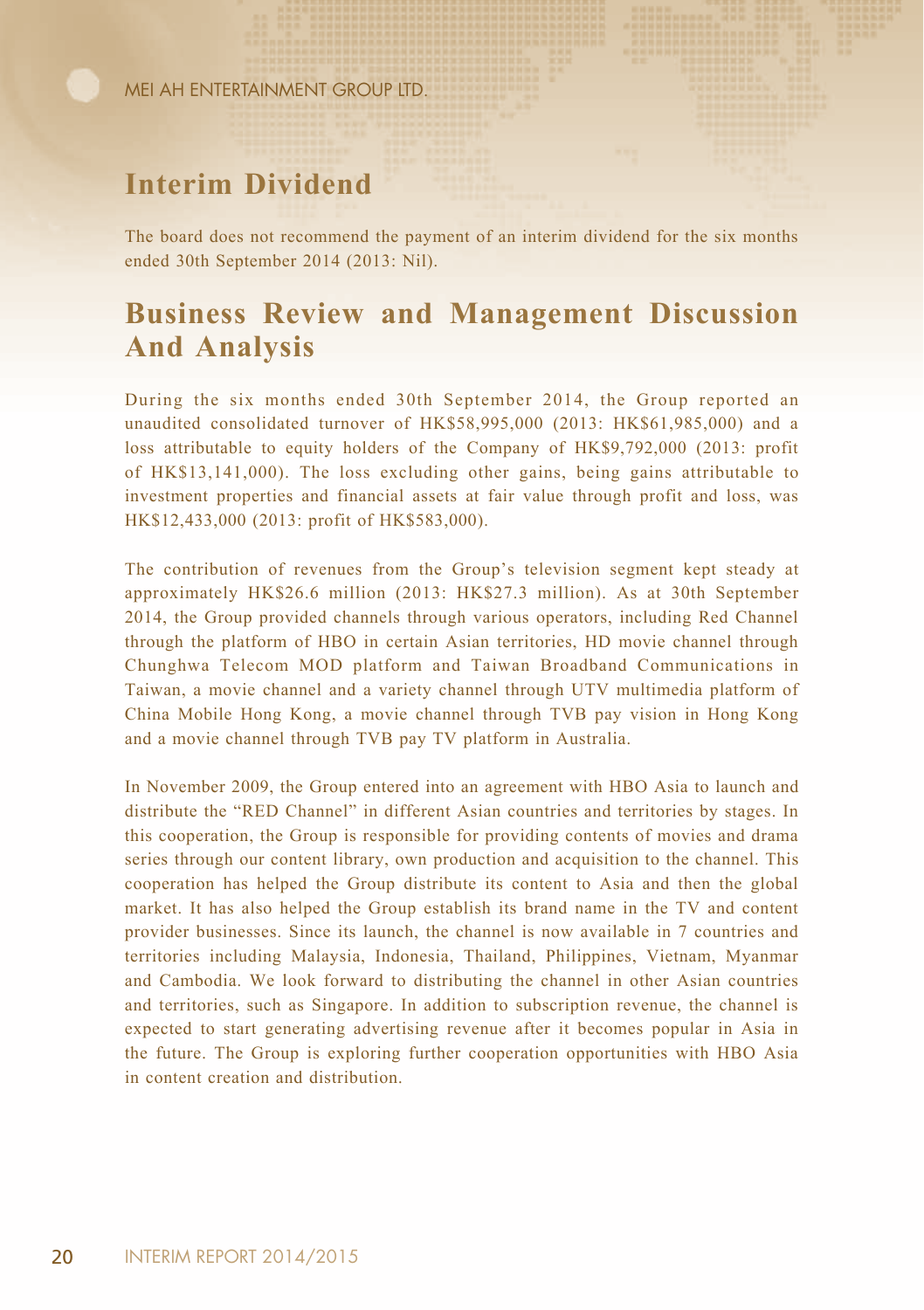The other channels have also provided steadily increasing contributions to the Group. Looking forward, the Group will continue to explore opportunities to develop channels with other operators and other media platforms.

The contribution of revenues from the Group's film exhibition and film rights licensing and sublicensing segment was decreased from HK\$26.6 million to HK\$19.3 million, which was mainly attributable to lesser number of new titles released during the period. During the period, a provision for impairment of film rights and films in progress of HK\$6.8 million (2013: Nil) was made against certain film titles.

The Group will continue to strengthen its film library through acquisition, own production and co-production. A number of new titles are in the process of production and they are expected to be released in the forthcoming year.

Besides self producing and investing, the Group also makes use of its wide distribution network developed for years for its business of film distribution agency. Equipped by the Group's film library and through the Group's experience and network in program sourcing, the Group is confident that it will continue to provide high quality and customized programs to its audiences.

Following the development of its economic environment, China's film exhibition industry has grown rapidly in the recent years. According to statistics published by the State Administration of Press, Publication, Radio, Film and Television of the People's Republic of China, the China theatrical box office income has grown continuously from approximately RMB4.3 billion in 2008 to approximately RMB17 billion in 2012, and further increased by approximately 30% to approximately RMB22 billion in 2013. With reference to certain statistics as reported and projected by certain market media articles, the China theatrical box office income is expected by the industry to reach the level of approximately RMB30 billion in 2014. Taking into account of the increasing demand but limited theatre supply in China, the Group has started to penetrate into the China theatrical market and established its first theatre in Tianjin in 2011. The Group's another theatre in Jiading, Shanghai also commenced operations in 2013. The Group's theatres are all digital with most of them are 3-D equipped.

The theatre in Tianjin has 7 screens consisting approximately 1,200 seats, during the period, this theatre contributed approximately revenues of approximately HK\$5.9 million (2013: HK\$4.1 million) to the Group. The one located in Jiading, Shanghai has 10 screens with approximately 1,600 seats and contributed revenues of approximately HK\$5.1 million (2013: Nil) during the period. Although the Group's theatre operations are still in its investment stage, the Group is confident of its prospects taking into account the continuous growth of China film exhibition industry.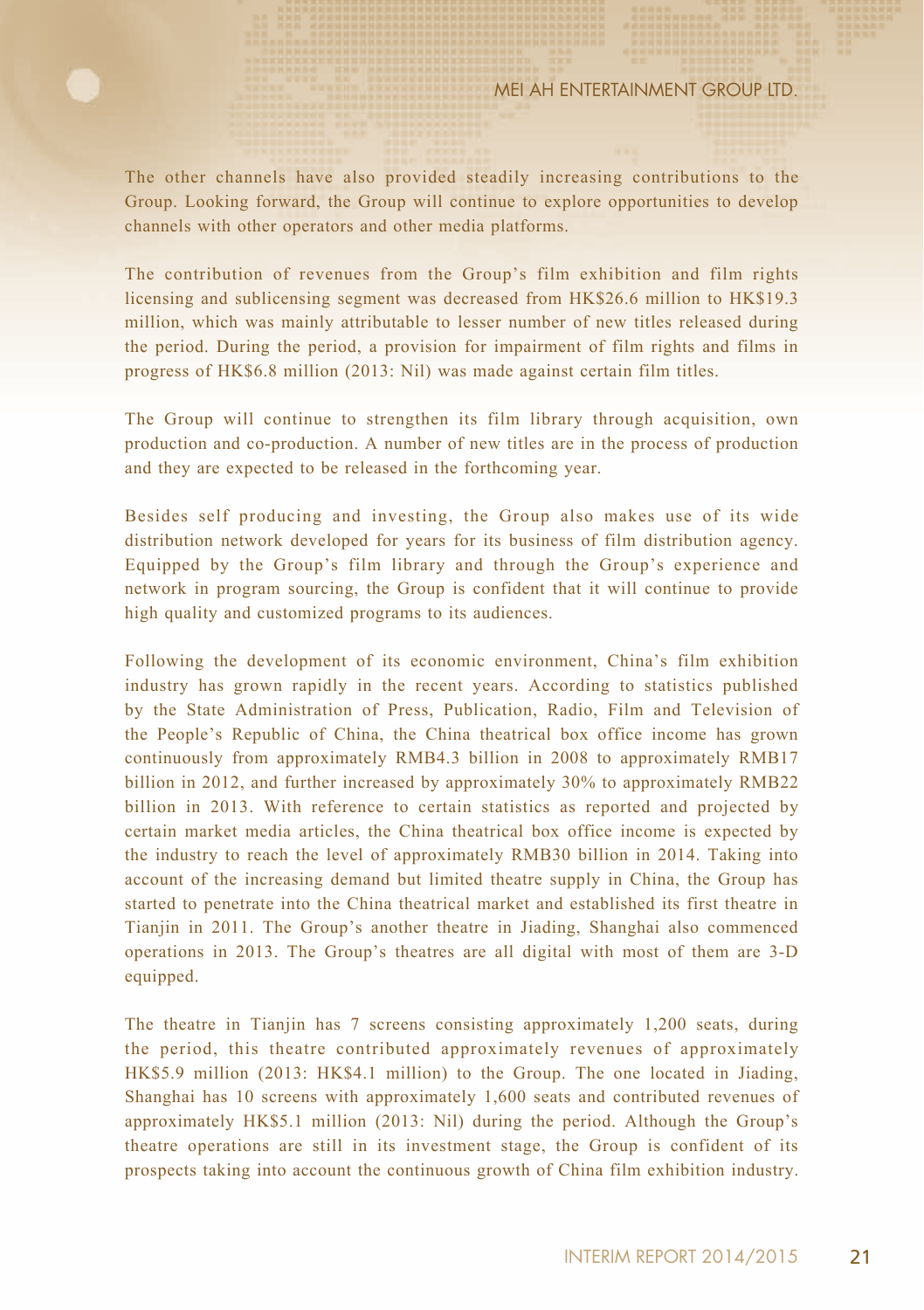The revenue attributable to sale and distribution of films and programs in audio and visual product format dropped to the level of approximately HK\$0.5 million (2013: HK\$3.2 million). Following the shrinkage of video industry and rapid development of technology, the distribution of films and programs is no longer limited to video discs but in digital formats available over the Internet. The Group is diversifying its distribution network to online downloading and streaming in order to adapt to the expected future consumer behavior.

The Group has launched its video website www.116.tv and its video apps "116", which include contents of films, drama and entertainment news, since last year and June 2014 respectively. Taking into account that the operation is still in investment stage, the segment attributed loss of approximately HK\$4.3 million (2013: HK\$3.4 million) for the period. Despite this, the Group considers the new media investment will ignite a revolution to the video distribution industry and fit the expected market demand.

The Group's artiste management business contributed approximately HK\$1.3 million (2013: HK\$0.8 million) revenues to the Group during the period. The Group will continue to seek other potential artistes and performers in order to build up a talent pool from which all future productions will be benefited.

The Group's channel management operations are conducted through its associated company, namely Hongkongmovie.com Company Limited and its subsidiaries ("HKM"). Other than providing services to the Group, HKM also provides playout, post-production, HD-film restoration and channel management services to a number of other media operators.

HKM has started to provide its services under the developed M-OTT platform which enables audiences to watch content through TV, PC, smart phone, tablet, smart TV and set-top box. HKM is also co-operating with other institutions to develop more advanced technology in multimedia area, e.g. content distribution network, which is ready to contribute favorable returns to HKM and the Group.

During the period, following the changes in the investment market conditions, the Group's financial assets at fair value through profit and loss recorded a fair value gain of approximately HK\$2 million (2013: HK\$10.7 million). The investment properties portfolio of the Group contributed a surplus on revaluation of approximately HK\$0.7 million (2013: HK\$1.1 million) during the period.

As set out in the Company's announcement dated 29th August 2014, the Company has reached agreement to establish an investment fund principally investing in films, drama and other equity investments. The establishment of the investment fund is still in progress and the Group considers that the cooperation will further enhance its exposure in the industry.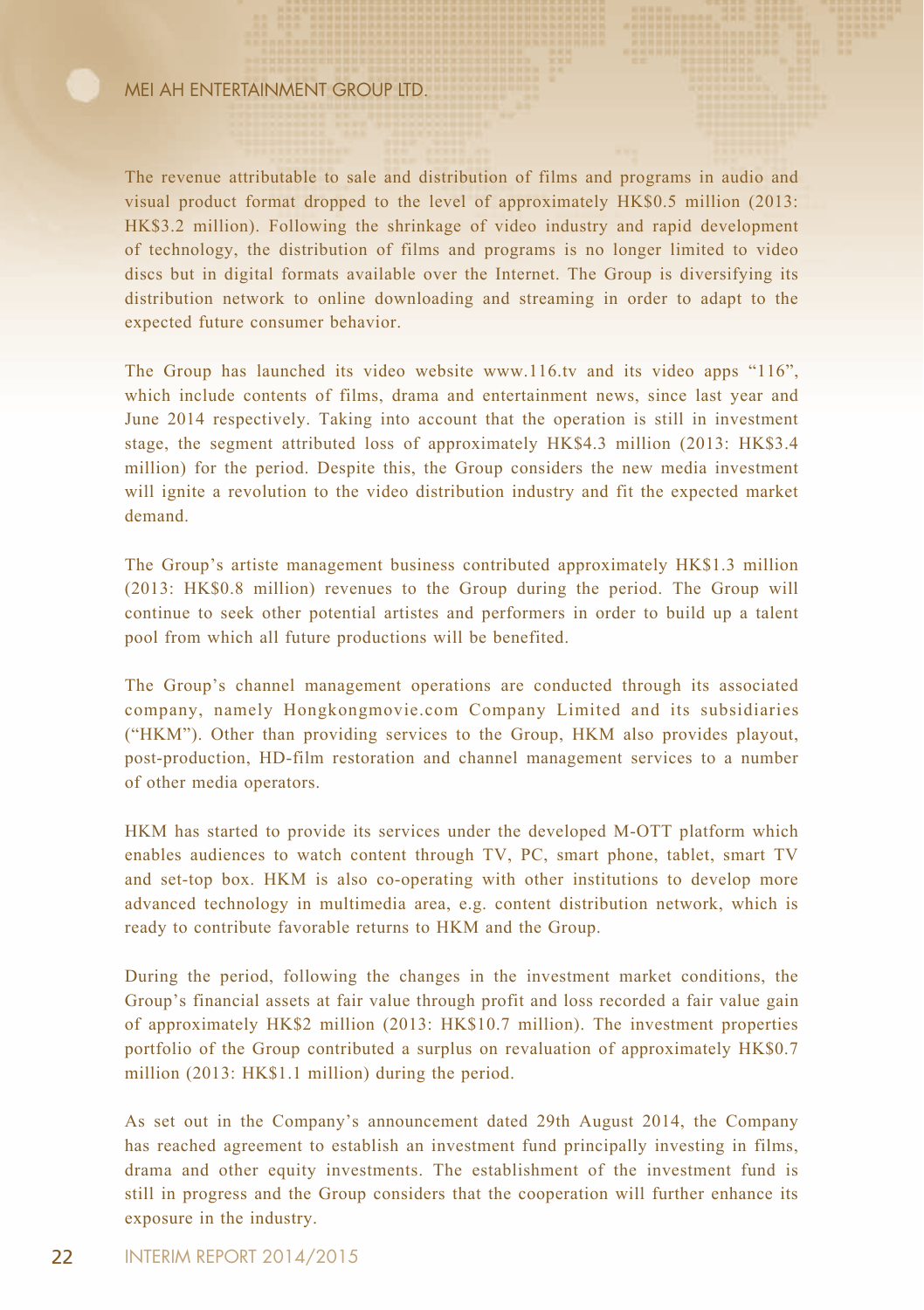In respect of the litigation as set out in the Company's announcement dated 15th April 2011, after taking advice from the legal advisors which have considered the information so far available, the plaintiff's claim is rather flimsy and the chance resulting in unfavourable outcome is not high.

Looking forward, the Group will explore other opportunities to generate greatest returns for its shareholders and reward their long-term support.

#### **Liquidity and financial resources**

At 30th September 2014, the Group has available banking facilities of approximately HK\$78 million, of which approximately HK\$43 million were utilised. Certain of the Group's deposits, financial assets and properties with aggregate net book values of HK\$105 million were pledged to banks to secure banking facilities. The Group's gearing ratio of 8% as at 30th September 2014 was based on the total of bank loans and overdrafts of HK\$43,107,000 (of which HK\$31,819,000, HK\$1,390,000, HK\$4,342,000 and HK\$5,556,000 are repayable within one year, in the second year, in the third to fifth year and after the fifth year respectively) and obligations under finance leases of HK\$501,000 (of which HK\$166,000 and HK\$335,000 are repayable within one year and in the second to fifth respectively and the shareholders' funds of approximately HK\$547,035,000. The Group's borrowings and bank balances are primarily denominated in Hong Kong dollar and Renminbi and has no significant exposure to foreign currency fluctuations.

Details of the Group's contingent liabilities and commitments have been set out in notes 16 to 18 to the condensed consolidated financial information. The commitments will be financed by the Group's internal resources and banking facilities.

#### **Employees**

At 30th September 2014, the Group employed 149 staff. Remuneration is reviewed periodically based on individual staff's performance. In addition to the basic salaries, staff benefits include discretionary bonus, medical insurance scheme and contributory provident fund. The Group also has a share option scheme whereby qualified employees may be granted options to acquire shares of the Company. As set out in the announcement of the Company dated 29th September 2014, the Company granted a total of 72,800,000 options to individuals at an exercise price of HK\$0.7 per share.

### **Share option scheme**

Details of the share option scheme (the "Scheme") approved by the shareholders of the Company at the annual general meeting on 1st September 2014 were disclosed in the Company's circular dated 31st July 2014.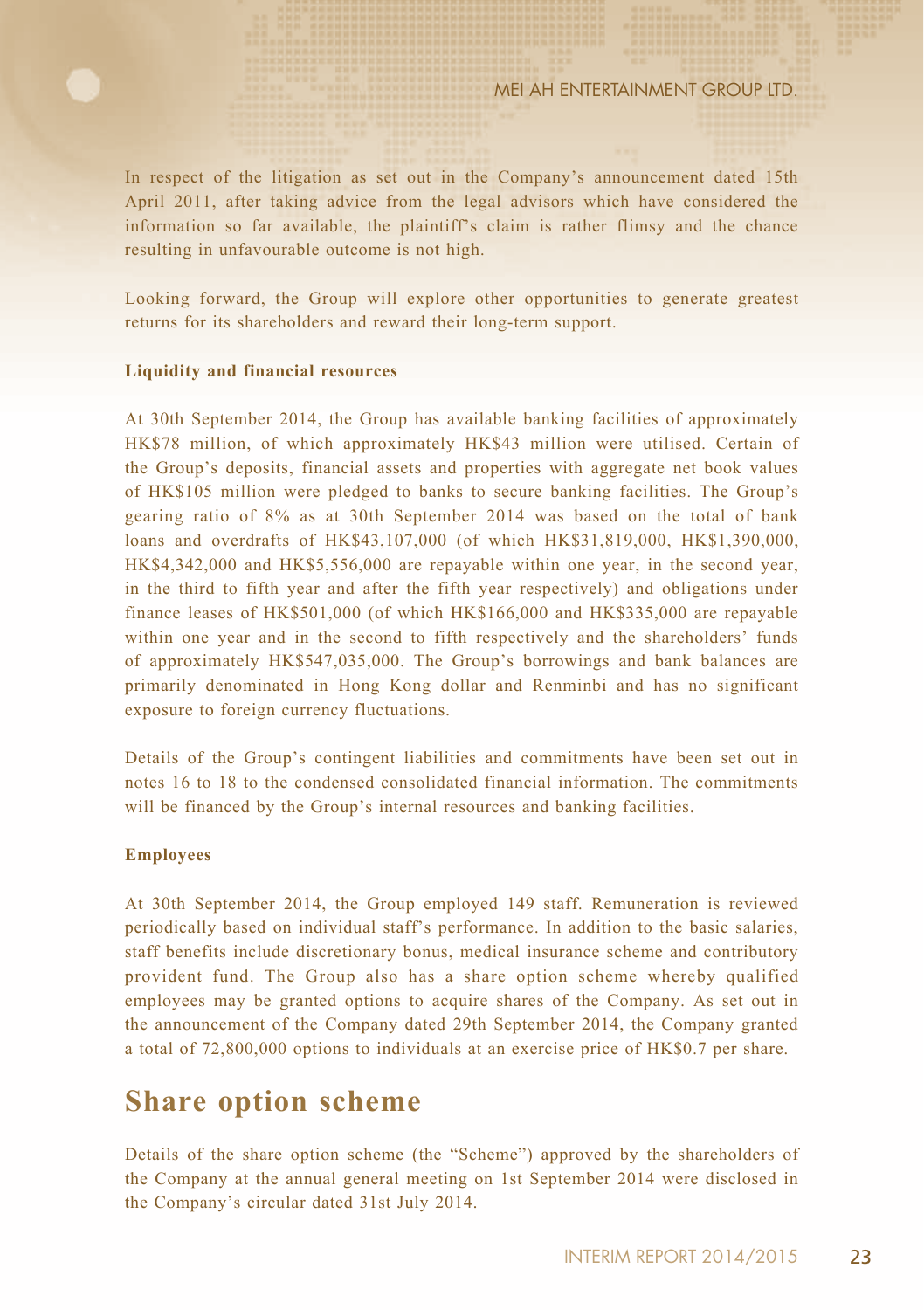On 29th September 2014, 72,800,000 share options (the "Options") were granted to certain individuals at an exercise price of HK\$0.70 under the Scheme. Movement of the share options during the period are set out as follows:

|                     | At 1st April | <b>Options</b><br>granted<br>during the | <b>Options</b><br>exercised/<br>cancelled/<br>lapsed<br>during the | At 30th<br><b>September</b> |
|---------------------|--------------|-----------------------------------------|--------------------------------------------------------------------|-----------------------------|
| <b>Grantees</b>     | 2014         | period                                  | period                                                             | 2014                        |
| <b>Directors</b>    |              |                                         |                                                                    |                             |
| Mr. LI Kuo Hsing    |              | 6,500,000                               |                                                                    | 6,500,000                   |
| Mr. TONG Hing Chi   |              | 6,500,000                               |                                                                    | 6,500,000                   |
| Mr. LI Tang Yuk     |              | 6,500,000                               |                                                                    | 6,500,000                   |
| Dr. DONG Ming       |              | 6,500,000                               |                                                                    | 6,500,000                   |
| Mr. Hugo SHONG      |              | 1,500,000                               |                                                                    | 1,500,000                   |
| Mr. Alan Cole-Ford  |              | 1,500,000                               |                                                                    | 1,500,000                   |
| Mr. CHEUNG Ming Man |              | 1,500,000                               |                                                                    | 1,500,000                   |
| Mr. Lee G. LAM      |              | 1,500,000                               |                                                                    | 1,500,000                   |
| Mr. GUO Yan Jun     |              | 1,500,000                               |                                                                    | 1,500,000                   |
| Other employees     |              | 39,300,000                              |                                                                    | 39,300,000                  |
|                     |              | 72,800,000                              |                                                                    | 72,800,000                  |

The closing price of the Company's shares immediately before the date on which the Options were granted was HK\$0.61.

The Option are not exercisable within 6 months from the date of grant, 30%, 30% and 40% of the Options are exercisable during the period from the 7th to 12th month from the date of grant, the 13th to 18th month from the date of grant and the 19th to 36th month from the date of grant respectively. Any of the unexercised options at the end of each of the aforesaid exercise periods can be rolled over to the next exercise period and thereafter and be exercisable before the expiry of the Options on 28th September 2017.

The fair value of the Options granted of HK\$15,425,000 at the measurement date of 29th September 2014 was determined using the Binomial Tree Model and based on the following parameters:

| Risk Free Rate                 | 0.942%  |
|--------------------------------|---------|
| Expected Life of the Options   | 3 years |
| <b>Expected Volatility</b>     | 61.64%  |
| <b>Expected Dividend Yield</b> | $0\%$   |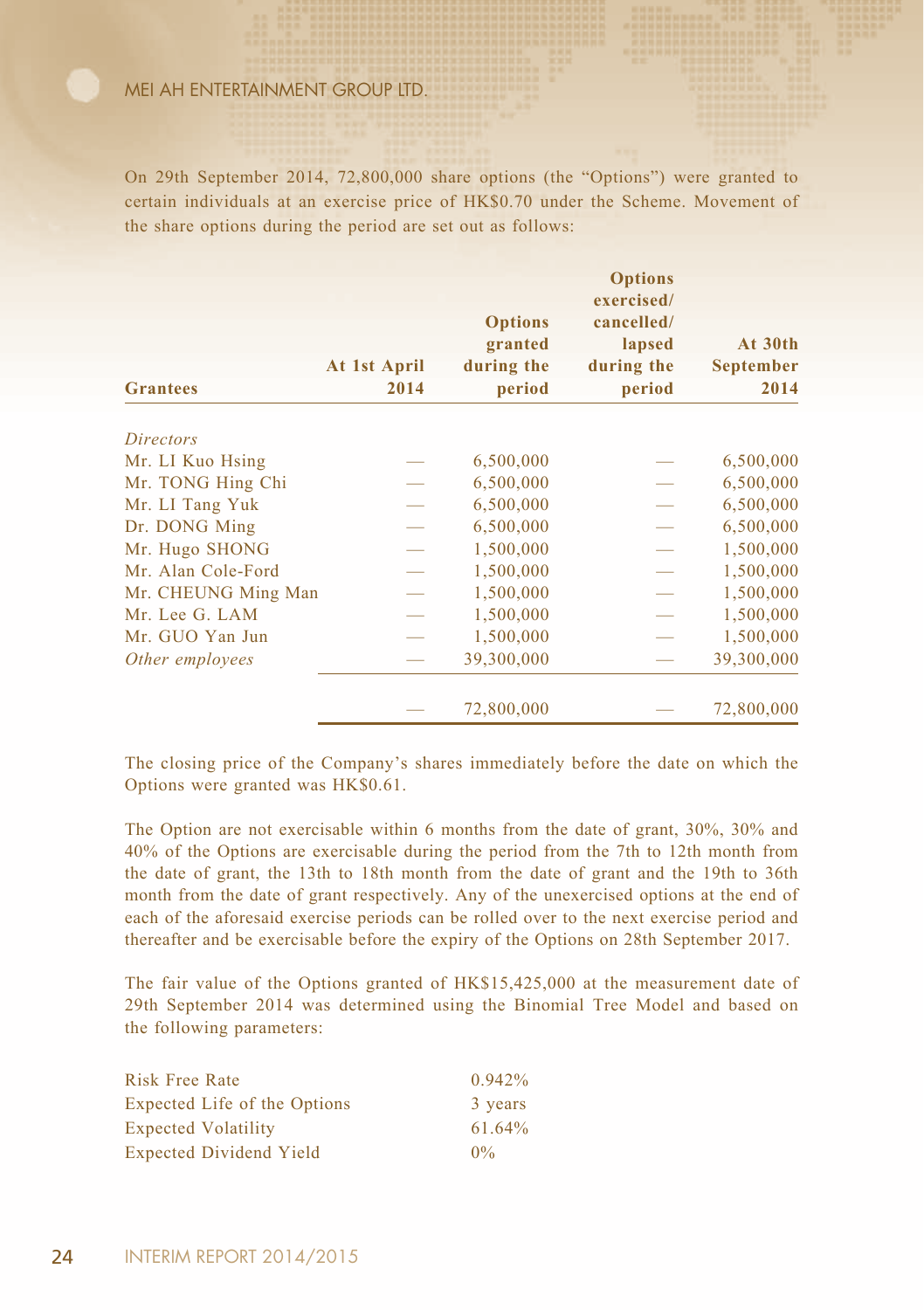The variables and assumptions used in computing the fair value of the share options are based on management's best estimate, the value of an option may vary by the adoption of different variables of certain subjective assumptions with uncertainty.

The expected volatility is based on historical volatilities of the share prices of the Company over the period that is equal to the expected life of the Options before the date of grant.

# **Directors' and chief executives' interests and short positions in the shares, underlying shares and debentures of the Company or any Associated Corporation**

Other than those set out under the paragraph headed "Share option scheme" above, at 30th September 2014, the interests and short positions of each director and chief executive in the shares, underlying shares and debentures of the Company and its associated corporations (within the meaning of the Securities and Futures Ordinance ("SFO")), as recorded in the register maintained by the Company under Section 352 of the SFO or as notified to the Company were as follows:

#### **(a) Ordinary shares of HK\$0.02 each in Mei Ah Entertainment Group Limited**

|                   | Number of shares beneficially held-long position |                            |                               | $%$ of the<br>issued share<br>capital of the<br>Company |
|-------------------|--------------------------------------------------|----------------------------|-------------------------------|---------------------------------------------------------|
| Name of director  | Personal<br><b>interests</b>                     | Family<br><b>interests</b> | Corporate<br><i>interests</i> | as at 30th<br>September<br>2014                         |
| Mr. LI Kuo Hsing  | 307,957,500                                      | 189,843,750<br>Note $(i)$  | 2,329,207,550<br>Note (ii)    | 50.19%                                                  |
| Mr. TONG Hing Chi | 16,875,000                                       |                            |                               | 0.3%                                                    |
| Dr. DONG Ming     | 5,000,000                                        |                            |                               | $0.09\%$                                                |

*Notes:*

(i) These shares are held by Ms. LI Pik Lin, the spouse of Mr LI Kuo Hsing.

(ii) These shares are held by Kuo Hsing Holdings Limited, a company beneficially controlled by Mr. LI Kuo Hsing.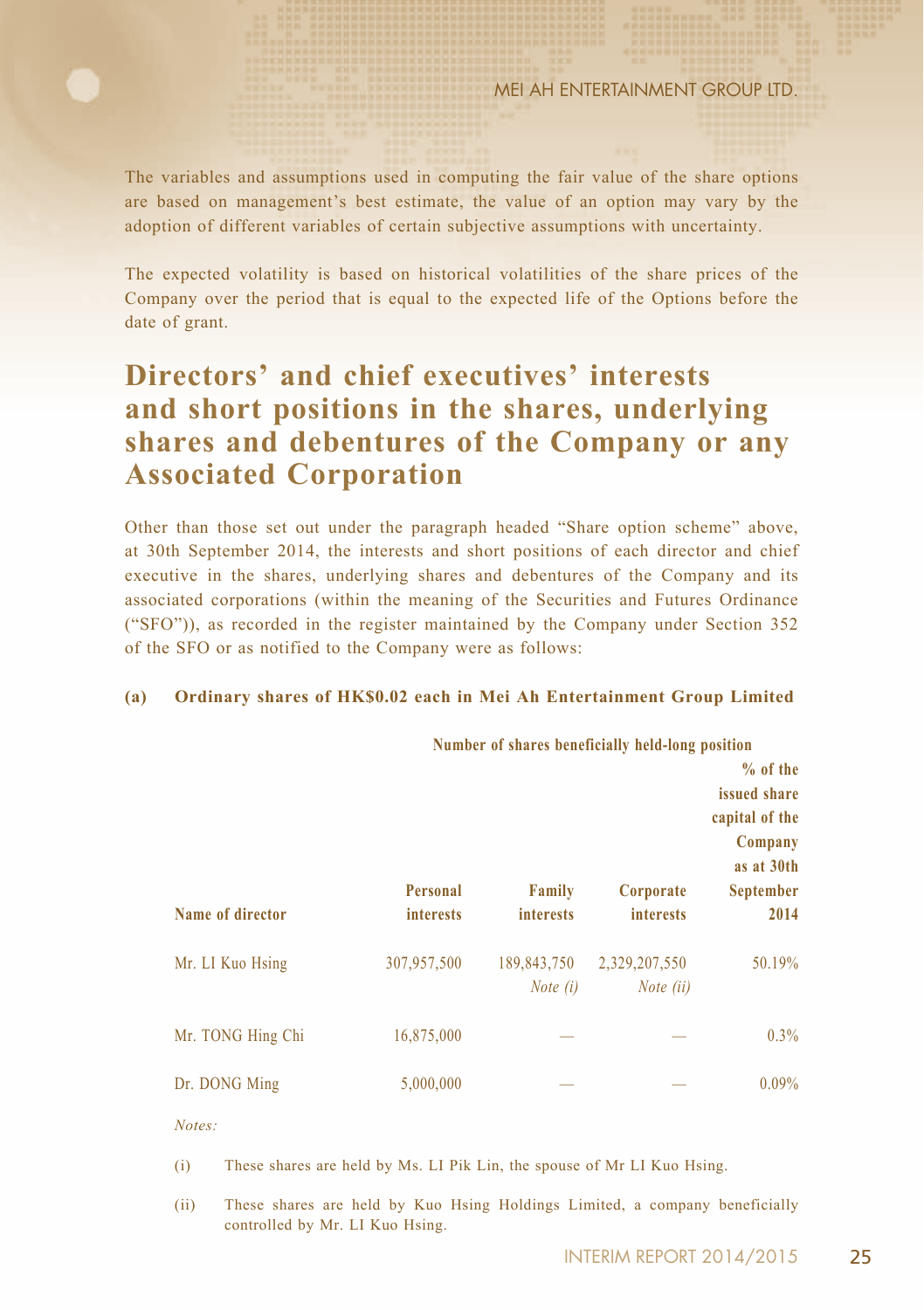#### **(b) Interest in subsidiaries of the Company**

Mr. LI Kuo Hsing personally holds non-voting deferred shares of HK\$1 each in the following subsidiaries:

| <b>Name</b>                             | No. of non-voting<br>deferred shares held<br><b>Personal interests</b> |
|-----------------------------------------|------------------------------------------------------------------------|
| Mei Ah Investment Company Limited       | 500,000                                                                |
| Mei Ah Press Limited                    | 100,000                                                                |
| Mei Ah Video Production Company Limited | 10,000                                                                 |

With the exception of the interests disclosed above,

- (i) at no time during the period was the Company, its subsidiaries, its associated companies, or its holding company a party to any arrangement to enable the directors and chief executives of the Company to hold any interests or short positions in the shares or underlying shares in, or debentures of, the Company or its associated corporation; and
- (ii) at no time during the period, the directors and chief executives (including their spouse and children under 18 years of age) had any interest in or had been granted or exercised, any rights to subscribe for shares of the Company and its associated companies (within the meaning of the SFO).

### **Substantial shareholders**

The register of substantial shareholders required to be kept under section 336 of Part XV of the SFO shows that as at 30th September 2014, the Company had been notified of the following substantial shareholders' interests and short positions, being 5% or more of the Company's issued share capital. These interests are in addition of those disclosed above in respect of the directors and chief executives.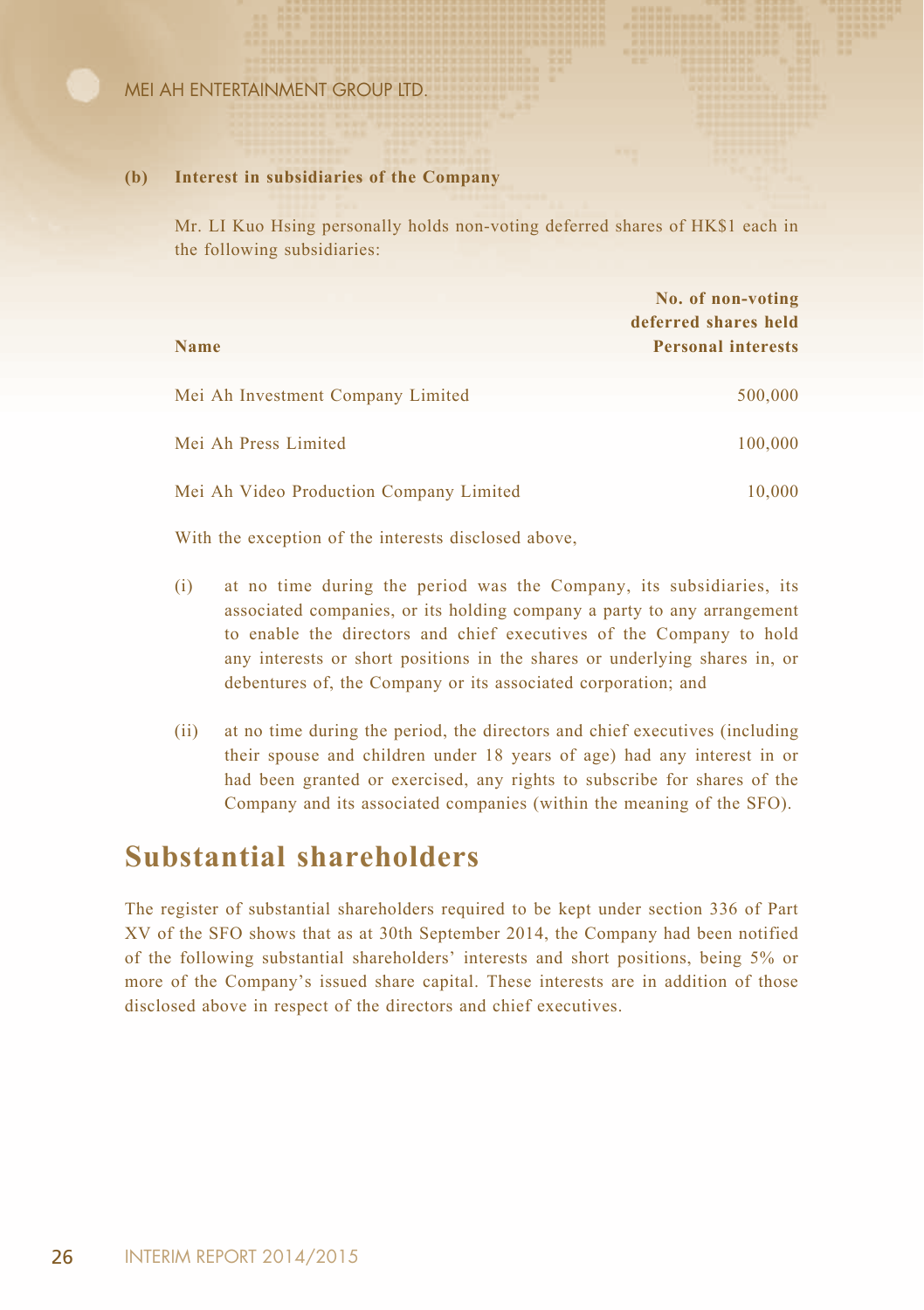|                                               | Number of shares — Long position |                  |                  |
|-----------------------------------------------|----------------------------------|------------------|------------------|
|                                               |                                  |                  | $%$ of the       |
|                                               |                                  |                  | issued share     |
|                                               |                                  |                  | capital          |
|                                               |                                  |                  | of the           |
|                                               |                                  |                  | Company          |
|                                               |                                  |                  | as at 30th       |
|                                               |                                  |                  | <b>September</b> |
| <b>Name</b>                                   | <b>Note</b>                      | <b>Interests</b> | 2014             |
| Ho Chi Sing                                   | (a)                              | 398,840,000      | 7.08             |
| <b>IDG-Accel China Growth Fund Associates</b> |                                  |                  |                  |
| L.P.                                          | (b)                              | 370, 205, 516    | 6.57             |
| IDG-Accel China Growth Fund GP                |                                  |                  |                  |
| Associates Ltd.                               | (b)                              | 370, 205, 516    | 6.57             |
| Zhou Quan                                     | (b)                              | 370, 205, 516    | 6.57             |
| IDG-Accel China Growth Fund $-$ L.P.          |                                  | 307, 385, 666    | 5.46             |

**Interests in ordinary shares of HK\$0.02 each in the Company**

*Notes:*

(a) Included the 370,205,516 shares as set out in note (b).

(b) Referred to the same parcel of shares and included the 307,385,666 shares held by IDG-Accel China Growth Fund L. P.

# **Compliance with the Code of Corporate Governance Practices**

During the six months ended 30th September 2014, the Group has complied with the code provisions set out in the Code of Corporate Governance Practices under Appendix 14 of the Listing Rules, with the exception of the deviation in respect of the appointment term of non-executive directors.

Under code provision A4.1, non-executive directors should be appointed for specific term. There is no specific term of appointment of the non-executive directors of the Company, however, they are subject to rotation in accordance with the Bye-laws of the Company. Accordingly the Company considers that sufficient measures have been taken to deal with the requirement in respect of the appointment terms of nonexecutive directors as required under the code provision.